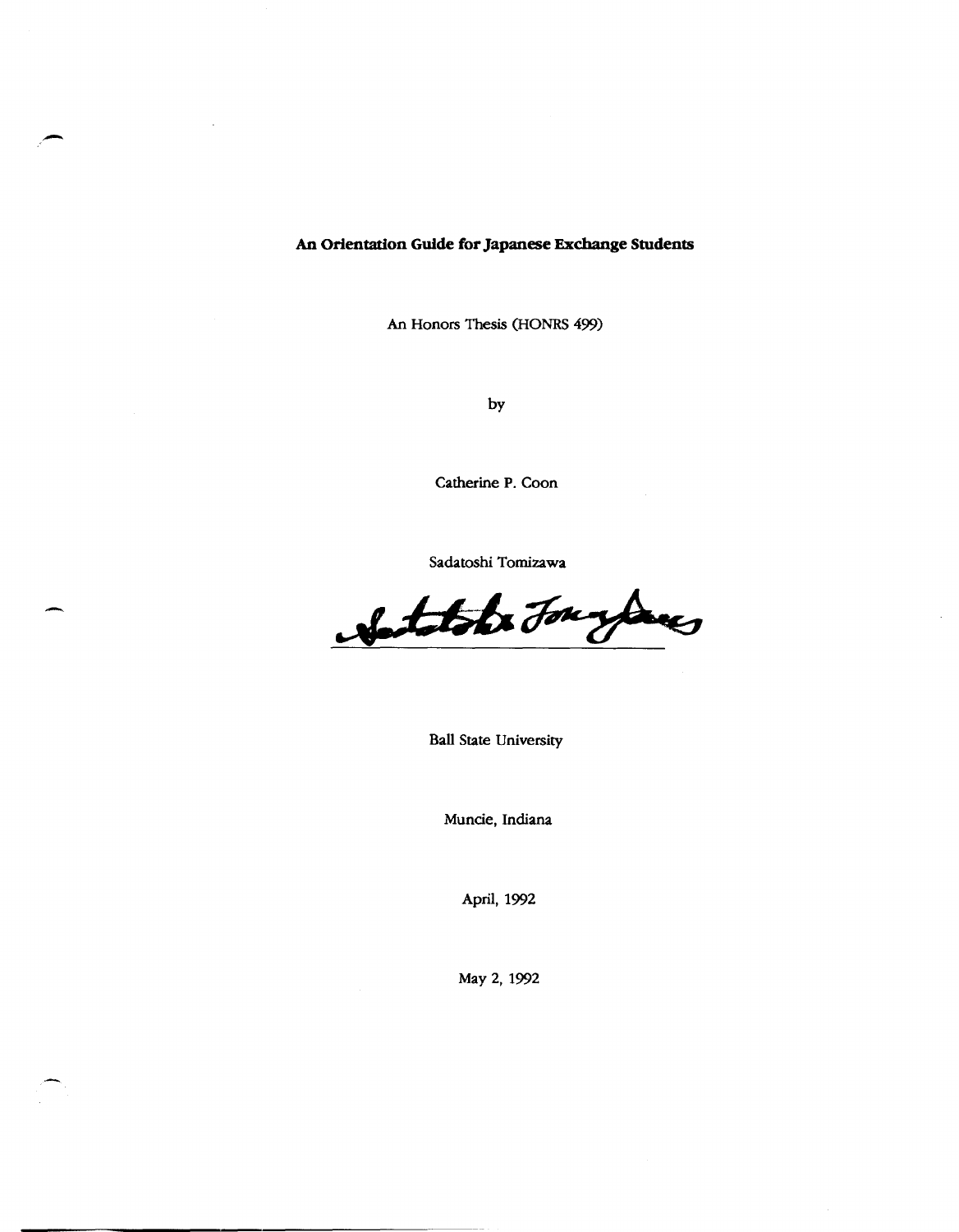# Purpose of Thesis

This is a guide designed to facilitate the transition from Japan to Ball State for Japanese exchange students. It was designed especially with the SANNO students in mind since their knowledge of English tends to be weaker than that of other Japanese students upon their initial entry to the university. Prior to this, all orientation material for Japanese students was presented in English.

# Acknowledaements

--

Thanks go to Tomizawa-sensei who remained patient despite my Japanese language blunders and for all of his invaluable help. Thanks also go to the staff of the International House, Akiko Hayashi, Dona Hoilman and the SANNO students. As always, thanks to the Honors College and Dean Wittig for their guidance with this project.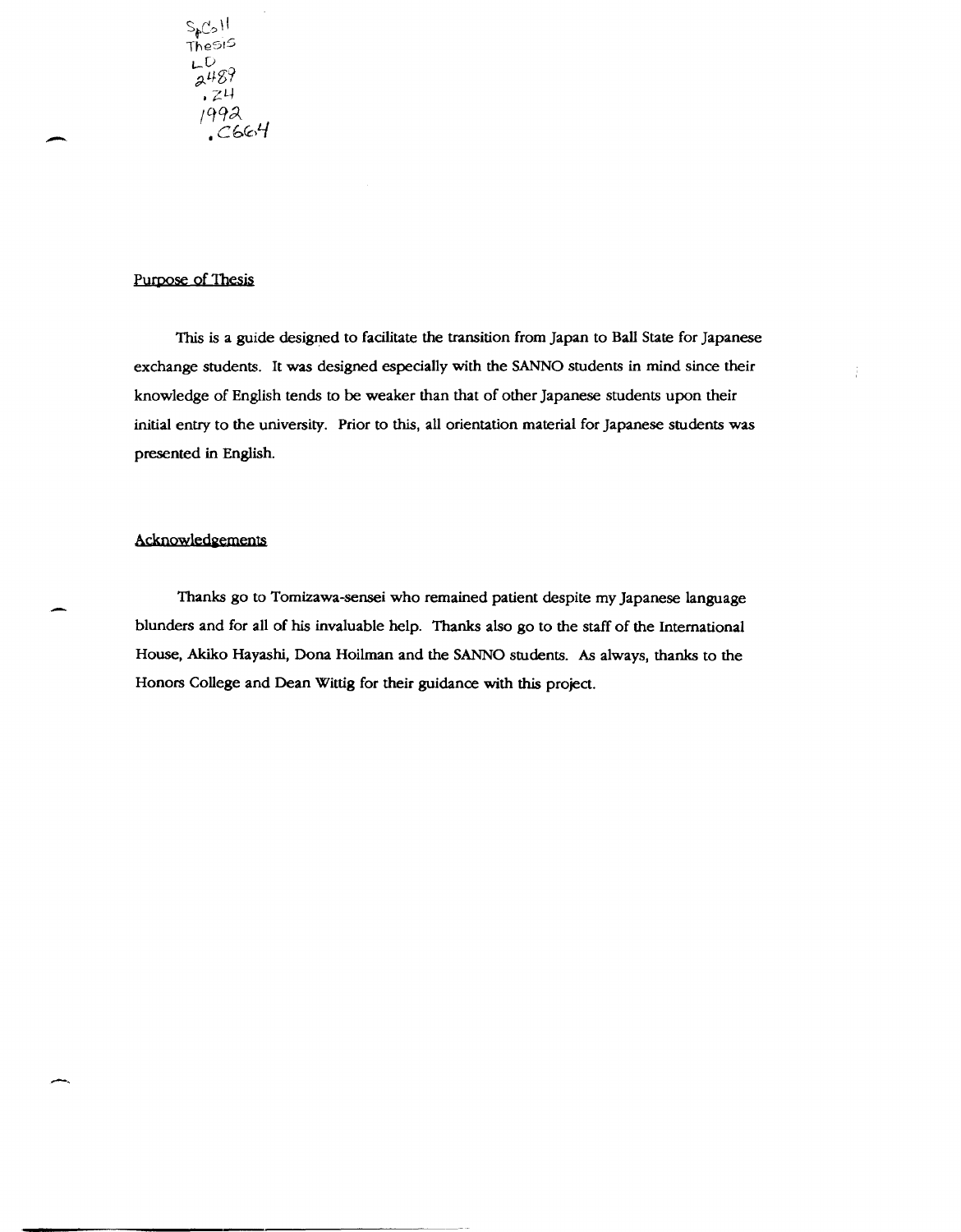As a public relations major, I realize the importance of publications, especially introductory or orientation materials. These often create the first impression of a business or institution. If the publications fulfill a person's needs, that person will generally have a more favorable opinion of the company. When I found that all of Ball State's SANNO orientation material was written in English, I felt that this could make their initial impression of the university one of confusion and frustration. Their confusion presented me with a way to combine my public relations major with my Japanese minor in a way that I hope will be beneficial to all incoming Japanese students.

-

-

I began this project by reading through the orientation material the SANNO students are given and selecting and combining what I thought to be priority items. I did not do much rewriting, just strictly translation.

I then created the English version of the text. It is in simple sentences since my Japanese proficiency is still on a basic level. These simple sentences also retain the subtle meaning of the words and phrases better as well.

From this English version I began translating one sentence at a time. I depended on an English-Japanese dictionary for vocabulary, a Japanese-English dictionary for cross-referencing and my Japanese text books for structure. I submitted this to Dr. Tomizawa.

Dr. Tomizawa corrected my work so it was in the proper form and had the proper connotations. I then wrote his translation in the Japanese writing style using kanji and kana in order to familiarize myself further with their writing style. This too was submitted, checked for errors and corrected.

Next, I typed in the correct translation on the computer using Roman characters to facilitate computer design. This detracts from the beauty of the Japanese lettering, but the message remains the same.

Through these several steps I have learned more about the Japanese language, writing styles and culture than I would normally have in a classroom setting. I was also able to fine-tune my design and editing techniques.

A copy of each step of the process is enclosed.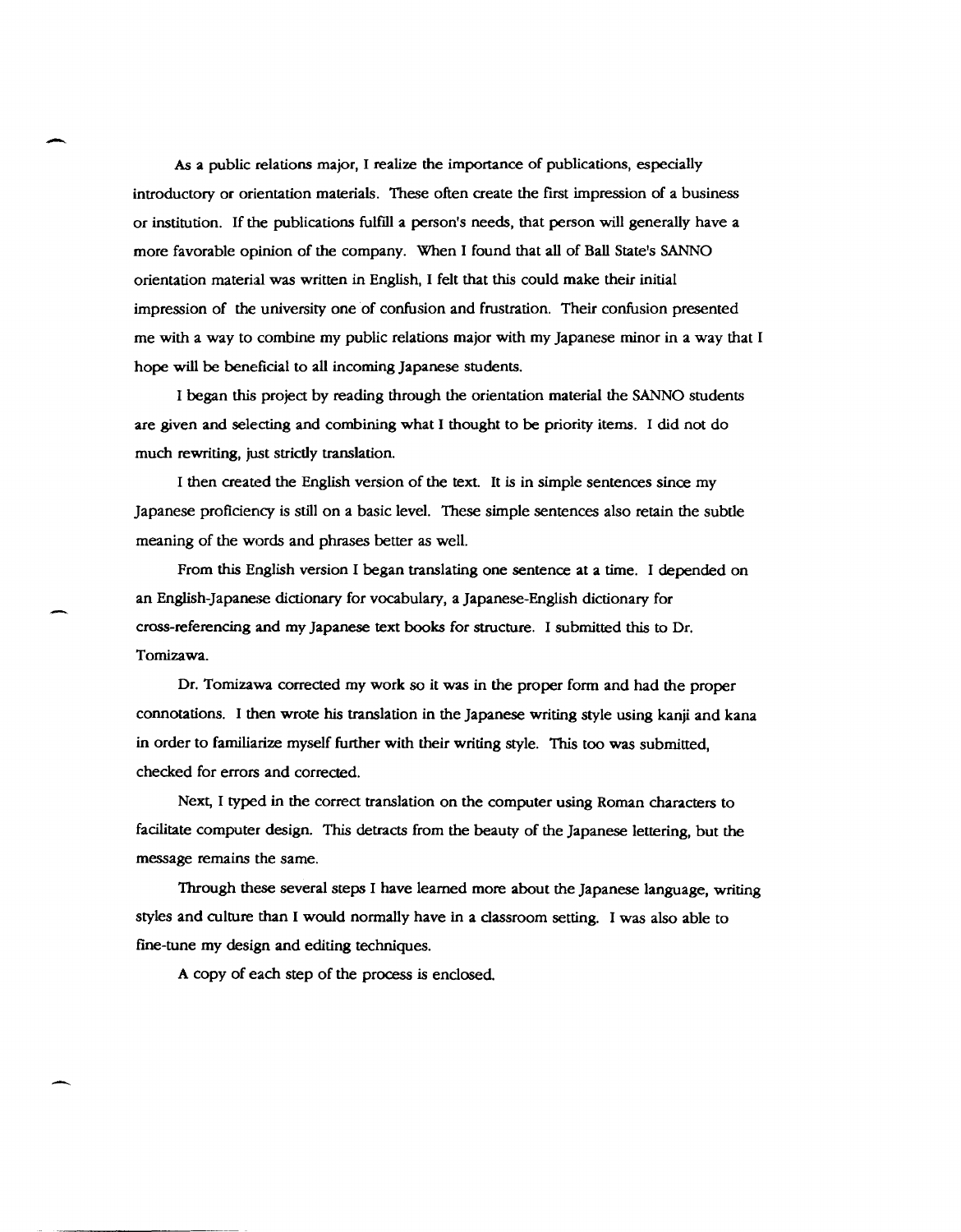Welcome to Ball State! There are approximately 19,000 students here. About 400 students come from foreign countries.

To make the transition to this system of education, and American culture easier, this pamphlet was written. It provides information not found in the Ball State University Student Handbook. A copy of the Student Handbook is in the packet given to you.

If you have any questions, please contact the Office of Foreign Student Programs. The office is located in the International House (215 N. College). It opens at 8:00 and closes at 5 p.m. The phone number is (317) 285-5876.

The Office of Foreign Student Programs gives out five types of information:

- 1. Advising and counseling students,
- 2. Offers friendship family services,
- 3. Multi-cultural training and activities,
- 4. Immigration and government regulations service and
- information is provided.
- 5. Multi-cultural psychological counseling.

The staff of the International House will help you in every way.

#### Entrance Procedure

First of all, you were given a class schedule and a registration guide. These describe how to register. However, there are special conditions for international students. Please read the immigration rules.

Before quitting classes you are already in, you must talk to the Office of Foreign Student Programs. Because your total hours may fall below student visa standards.

#### COmmunications

#### Telephone

-

The United States telephone service is very easy to use. The telephone number is made up of a three digit area code (in parentheses) followed by a seven digit number. For example, the Foreign Student Programs' number is: (317) 285-5876. The area code is only used when calling a long-distance number.

When using a "campus phone," such as the phones in the dorms or in the academic buildings, to call someone else on campus it is only necessary to use the last five numbers (5-5876). This applies only to on campus phones. From an off-campus phone you must dial all seven numbers to call on-campus.

To call off-campus, from an on-campus phone, you must first dial "9" and then the seven digit phone number.

To place a long distance call, you must dial "1" plus the (area code) and then the seven digit number.

phone numbers are listed in the phone directory or you may call "information" (1411). Check the directory for the number first since calls to information are not usually free.

If you need to get a long distance phone number from information, dial the (area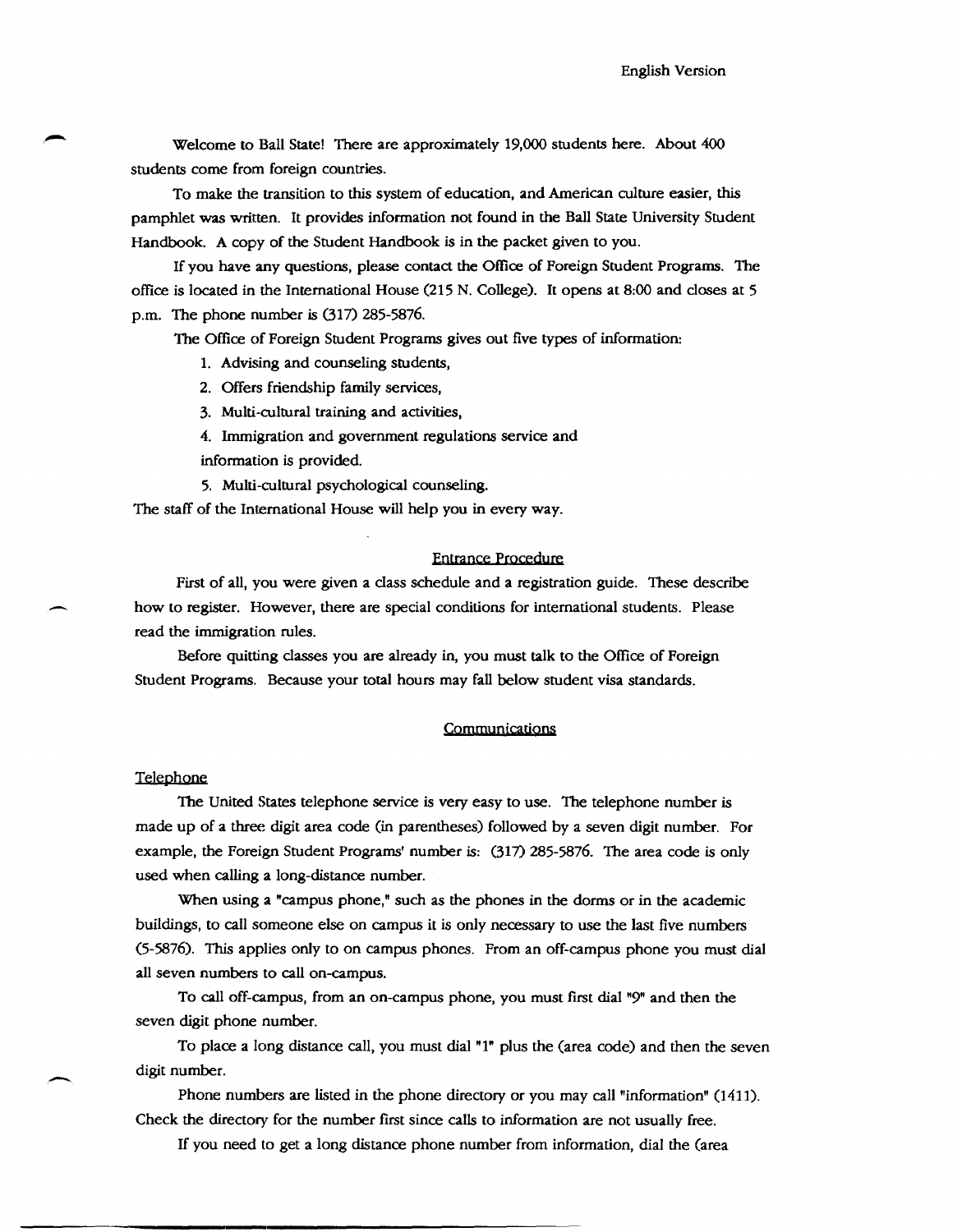code), found in the phone book or from information, plus 555-1212. Then give the person's name you wish to reach, their street address and city. There is a service charge for information calls.

To make a collect call (the person you call pays for the call), a person-to-person call (you pay only if the person you want to speak to is there) or overseas calls you must use the operator. Just dial "0."

Certain hours of the day, weekends and holidays are less expensive to call. Check the phone directory for the rate schedules and for information on reduced rate calling.

If living on campus, a billing number is needed to place long-distance or overseas calls. 1bis number can be obtained from the phone company: Indiana Bell Telephone Company

# 333 South Madison

# Muncie, IN 47305

# 1-(800) 382-2098

During the first week of the fall semester, there are phone company representatives in the Student Center who can help you sign-up for a billing number.

For emergency calls dial "0" for the operator and ask for the police, fire department or ambulance, depending on the problem. Or you may dial "911" and describe the problem and help will be sent. On campus, dial 5-1111.

#### Social Relations

The United States is made up of many people from different cultures therefore, there is no one set of customs followed by everyone. However, there are some things that are common and you should know.

Cleanliness, both personal hygiene and clothing, is important Many Americans believe that "Cleanliness is next to Godliness." They typically bathe daily and occasionally more often if they have participated in some vigorous activity. Usually, they will wash their clothes after each wearing. If you find this concern with cleanliness is excessive or if you define cleanliness differently, you will fmd that relations with Americans will be easier if you follow American behavior while you are here.

Dealing with the opposite sex can create interesting problems when dealing also with a different culture. Since what is appropriate varies from culture to culture, relationships and "dating" in America may need some explanation. Some of the following is based on an article by Margaret D. Pusch, Executive Director of International Network, Inc.

It used to be that a man would ask a woman out for a "date," to go with him to a movie, a ball game or dinner, and he would pay for both of them. However, now sometimes the woman will suggest a casual date, or each person may pay for his/her own way (going "Dutch"). Studying together and going to campus lectures or other inexpensive activities are also good ways of getting acquainted.

Several dates in close succession may not imply an emotional attachment though. It may only show that his/her company is enjoyed. The foreign student should not expect a dating partner to be "faithful" after only a few dates.

-

If you receive a formal invitation which says "RSVP" or "reply requested," you should tell the host whether you will accept the invitation or not. Not responding would be impolite.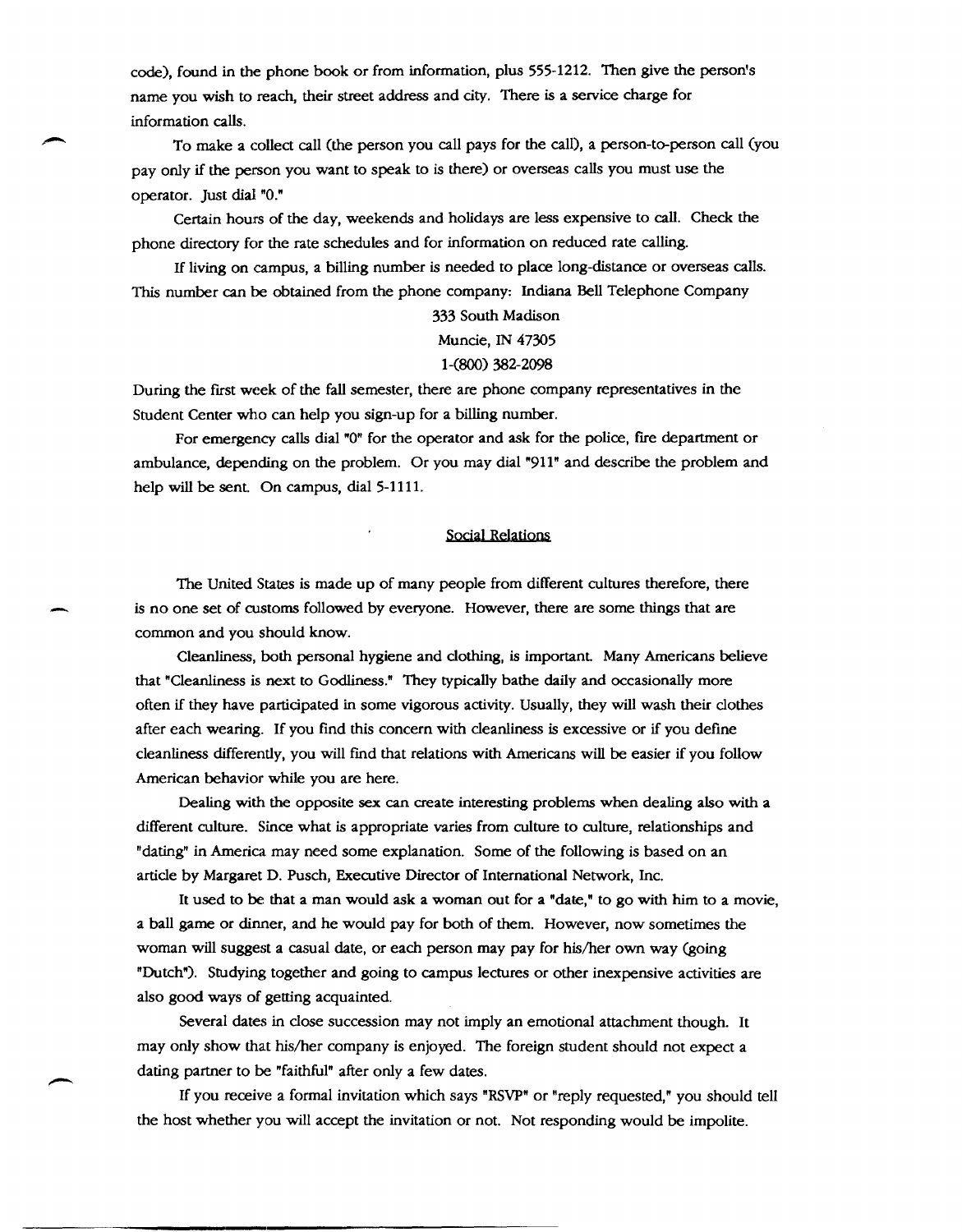#### Courteous Communication

Calling people by their first names is common in the United States. This is considered friendly and demonstrates equality, not disrespect. You should observe how others use first name, last name or title with particular people and follow their example. If a person does not tell you what they wish to be called, just ask. Many instructors will say on the first day of class how they want to be addressed.

Americans are usually very verbal so that being quiet is seen as unusual or even uncomfortable. On the other hand, interrupting, unless it is excessive, is not considered impolite, but a sign of interest

Eye contact is a very important part of communication in the United States. Not looking someone in the eye may be considered a sign of dishonesty.

"Thank you" is used more often in the U.S. than in most countries. It is even customary to say "Thank you" for small favors done by a person who is only doing his/her job. While it is o.k. in some countries to be demanding or abrupt with people in subordinate positions, it is considered rude in the U.S. and likely to be counterproductive. The response, "you're welcome" is customary.

#### Directness

Curiosity, honesty and frankness are more integral to American culture than are formal politeness. Thus, Americans tend to come directly to the point without much small talk and they may ask a lot of questions. Try not to be offended but if it is too personal and you do not wish to answer, explain that the question is a sensitive one in your culture. Americans will understand if you tell them good-humoredly that you would prefer not to discuss certain things.

-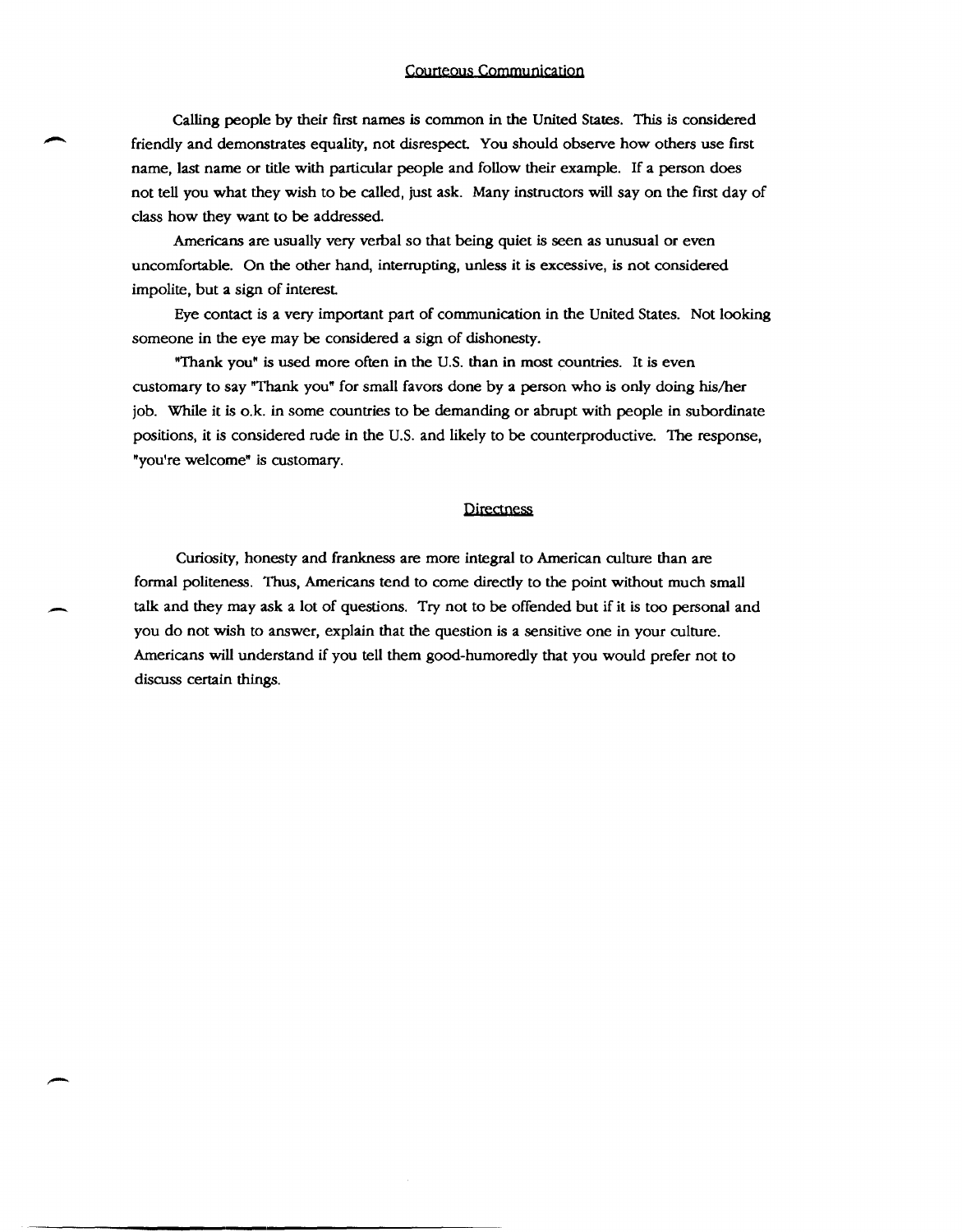Nihon Gakusei Ryoko annai Boru Suteitsu Sogo daigaku Muncie, IN 47306

-

.-

Yokoso e Boru Suteitsu! Koko ni ooyoso 19,000 gakusei ga arimasu yo. Hobo 400 gakusei kare wa gaikoku no kuni 0 kimasita.

Kato ki Muncie to kyoiku kikan to America no kyoyo kantan ni suru, kore wa ryoko annai o kikimasita. Koko ni soritsu sinai tsuchi ni arimasu. Anata no fukusha de B.S.D. gakusei ryoko annai wa no naka de jimbi koshu no kozutsumi desu.

Anata wa shitsumon 0 motsu, jimusho no gaikiku no gakusei puroguramu 0 shirasite kudasai. Jimusho wa kokusai teki na ie ni moke rareteiru (215 N. College). Sore wa hachi ji ni hajimaru shi, go ji han ni owarimasu. Denwa no bango wa (317) 285-5876 desu.

Jimusho no gaikoku no gakusei puroguramu wa go kata no tsuchi 0 happyo simasu:

- 1. Gakusei 0 susumeru shi, sodan 0 shimasu,
- 2. Yujo no kazoku no tsukaerukoto 0 teikyo shimasu,
- 3. Ooi bunka 0 kyoikusiru to katsudo desu,
- 4. Takoku kara no imin to seifu no kankei tsuchi to tsukairukoto yoi shimasu,
- 5. Ooi bunka shinri gakute sodan 0 shimasu.

Kokysai teki no ie-bu-in wa anata 0 tasukimasu.

#### Nvugaku no Ietsuzuki

Anata wa kurasu no ichiran-hyo to toroky no annai-sha 0 agerimashita. Sorera-wa toroku suru o kijutsu shimasu. Keredomo, tokubetsu no jutai de kokusai teki no gakusei desu. Takoku kara no imin no kisoku 0 yonde kudasai.

Kurasu 0 saru maini, jimusho no gaikiku no gakusei puroguramu 0 hanasha na jute wa ikemasen. Kore wa anata no sokei no jikan wa visa no kijun yori mo ototte o ochiru kamo shirenai.

#### Dentatsu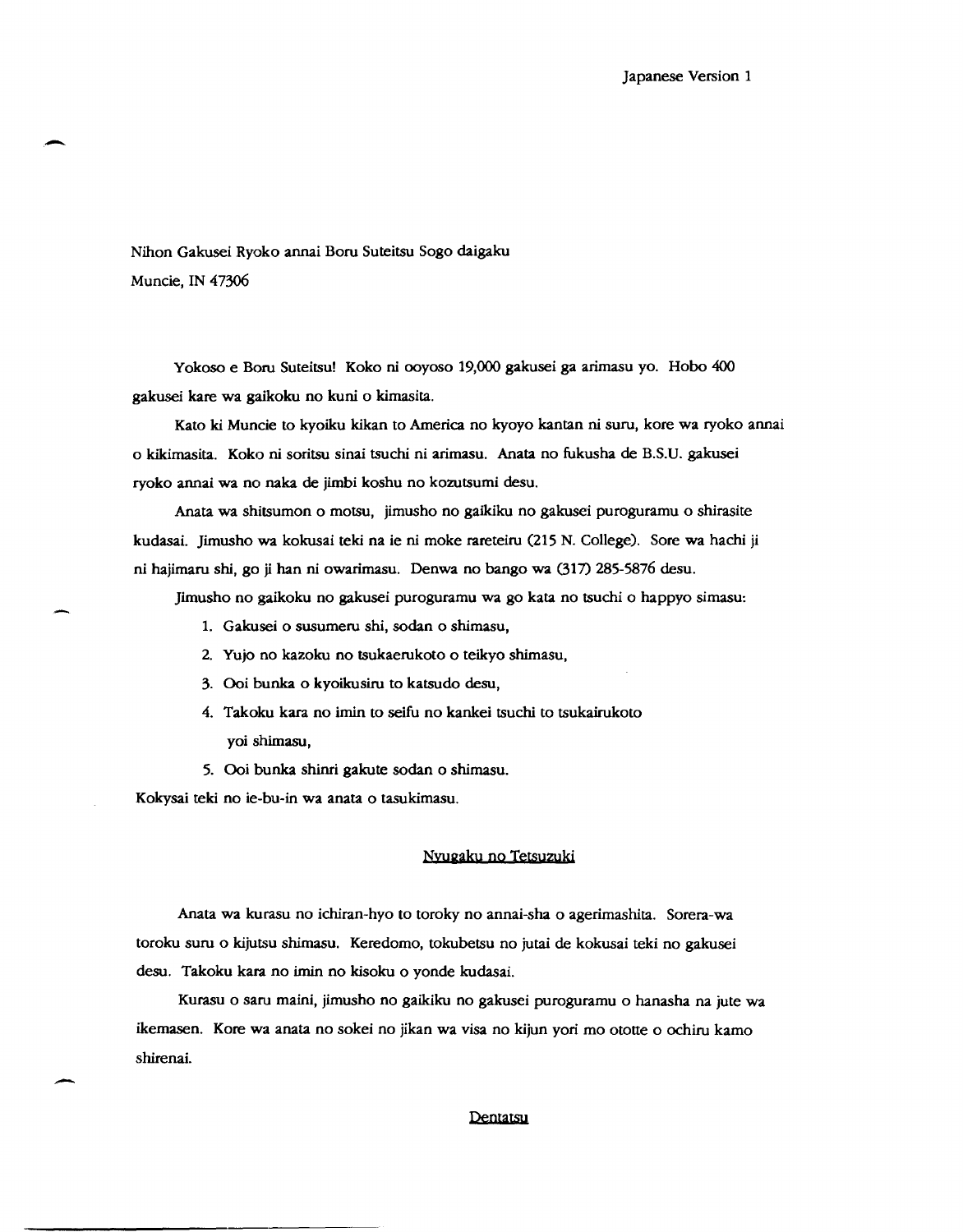no denwa bango wa (317) 285-5876 desu. Menseki no hoten wa tatta hitori no tsukaku ni nagai kyori no bango 0 denwa shimasu.

Kamupasu no denwa 0 suru, noyo na kishuku-sha no denwa de to akademiku no buridengu no denwa de, hito no kamupasu 0 denwa suru, tattabitori no saigo-no bango 0 simasu (5-55876).

-

-

-

Kamupasu no denwa tatta hitori no ate hamara desu. Oki de kamupaso no denwa de, subete no nana bango o daiyaru de suji mawashite yobi dasinakereba narimasen.

Oki de kamupasu no denwa ni, kamupasu no denwa de, naniyori mo saki ni "9" (to nana bango) 0 daiyaru de suji 0 mawashite yobi dasinakereba narimasen.

Nagai kyori no bango o suru, "1" to menseki no hoten to nana bango o daiyaru de suji o mawashite yobi dasinakereba narimasen. Denwa no bango wa denwa no jimmei-bo to Infumaitain 0 denwa 0 site mo ii desu (1411). Jimmei-be 0 nani yori mo saki ni miru kara infumaitain ga muryo dewa nai desu.

Nagai kyori no bango 0 infumaitain de 0 sitai, (menseki no hoten), jimmei-bo to infumaitain 0 mitsukerata, to 555-12120 daiyaru de suji omawashite yobi dasimasu. Hito no narnae to gairo no enzetsu to tosi ageru. Tsukaeru koto no seikyu desu.

Korukuto karu (hito ga denwa 0 siru shiharau) to hito no hito karu (asita wa hito ga denwa 0 suru de shiharau) to kaigai muke no karu tsukau, denwa no unten-sha tsukawanarekereba narimasen. "0" daiyaru de suji ornawashite yobi dasu.

Aru bi to sirnatsu to kyujitsu no jikan wa takakunai desu. Wariai no ichiran hyo to tiisai wariai denwa 0 suru, jimmei-bo 0 mimasu.

Kamupasu nj sundeiru, kanjo no bango hitsuyo ga aru ni nagai kyori to kaigai karu <sup>0</sup> simasu. Ano bango wa denwa no kaisha ni orimasu.

Indiana Bell Telephone Company

333 South Madison St

Muncie, In 47305

1-(800) 382-2098

Hiban syyno aidani aki no semesuta, are wa denwa no kaisha no hito wa sutsudento senta- ni asita 0 tetsudau kanjo no bango 0 simasu.

Hijonobaai niwa, "0" de denwa no unten-sha ni daiyaru de suji ornawashite yobi dasu, keisatsu-kan, shobo-tai. "911" 0 daiyatte mo ii da, mondao 0 kijutsusite tasuke 0 okiramasu. Kamupasu no 5-1111 daiyaramasu.

#### Shakai-no Kankei

Hito de tasu no bunka Amerika de tsukuri-ageru koto, dakara kore wa iti mure no shukan arimasen. Keredemo, are wa futsu no koto 0 shite imasu.

Seiketsu na hito to irui to juyona desu. "Kurenrinesu no tsugi ni keiken desu" iasu no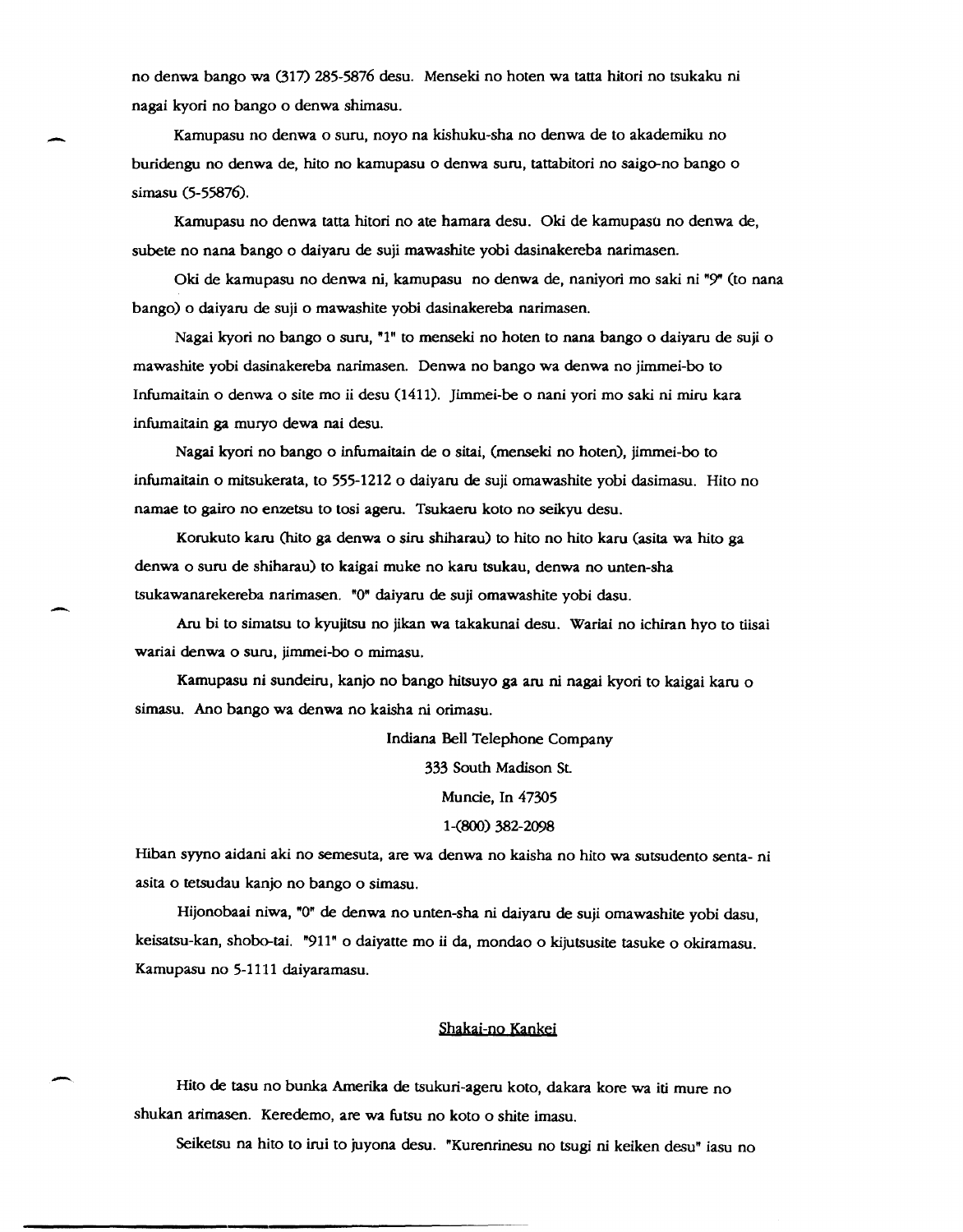Otoko wa "deto" ni fujin otanomimasu eiga to boru gemu 0 miru, seisan 0 taberu soshite kare wa doehira mo shiharimashita. Keredemo, ima fujin wa tokidoki fudan gi no deto 0 anji suru, sarno nai onoono on hito ga kare no to kanojo no michinon 0 shiharimasu Cwari-kan). Bekyo suru, kamupasu no kogi iku, hoka no chiisai katusu do ii hoho shitte imasu.

Totemo deto de renzoki shite kanjo teki na aichaku no kosai 0 tanoshimu to omotte. Sukunai deto kara gaikoku no gakusei no kumiai-in 0 ehujitsu na aru ga kitai simasu.

-

Seishiki no shodaijo ga "RSVP" to henji negai 0 uketoru, takusan ga ukeru ka doka 0 hanashi 0 shimasu. Oto sinai ga shitsurei na desu.

#### Teinei na Dentatsu

U.S. de hito no dai khi no name futsu no to yobarerimasu. Sore wa shinsetsu de, hitoshky 0 shomei suru, shitsurei nai desu. Hoka no hito ga dai iti no namae to saigo no namae to daimoku ga tsukau o mimasu. Hoto no namae ni itte kike to iu, tazunerimasu. Totemo sensai wa dai ichi bi ni kurasu de donna namae itte kike to iu 0 irimasu.

Amerika-jio wa totemo kotoba no ue dake no hito de, shizuka na hito ga ijo na to fuyukai na arimasu. Shikasi, jama 0 suru, wa moshi kyokutan, shitsurei na dewa nai kedo shirushi Pi kyomi desu.

U.S. ni me no sesshoku wa totamo erai mono no yo desu. Me no sesshoku dewanai fushojiki na aizu desu. U.S. yori mo hoka no kuni wa "thank-you" 0 tsukimasu. No kawari ni shiisai koi "thank-you" 0 iu. Ikuraka no kuni ni daijobu da yokyu to totsuzeri da kara U.S. ni shitsurei to seisan teki dewa nai desu. Kisoku tadashii yogu wa "you're welcome" desu.

### Chokusetsu

Monosuzki to shojiki to sochoku wa Amerika no bunka Pi itibu da yori mo seishiki no teinei desu. Amerika-jin wa yoten ni fueru soto wa chiisai hanasu shi totemo shitsumon shita. Hara o tatemteiru kara mata kojin no shi henji o sitai nai, bunka no kando no yoi shitsumon da osetsumei shimasu. Amerika-jio wa wakarimasu.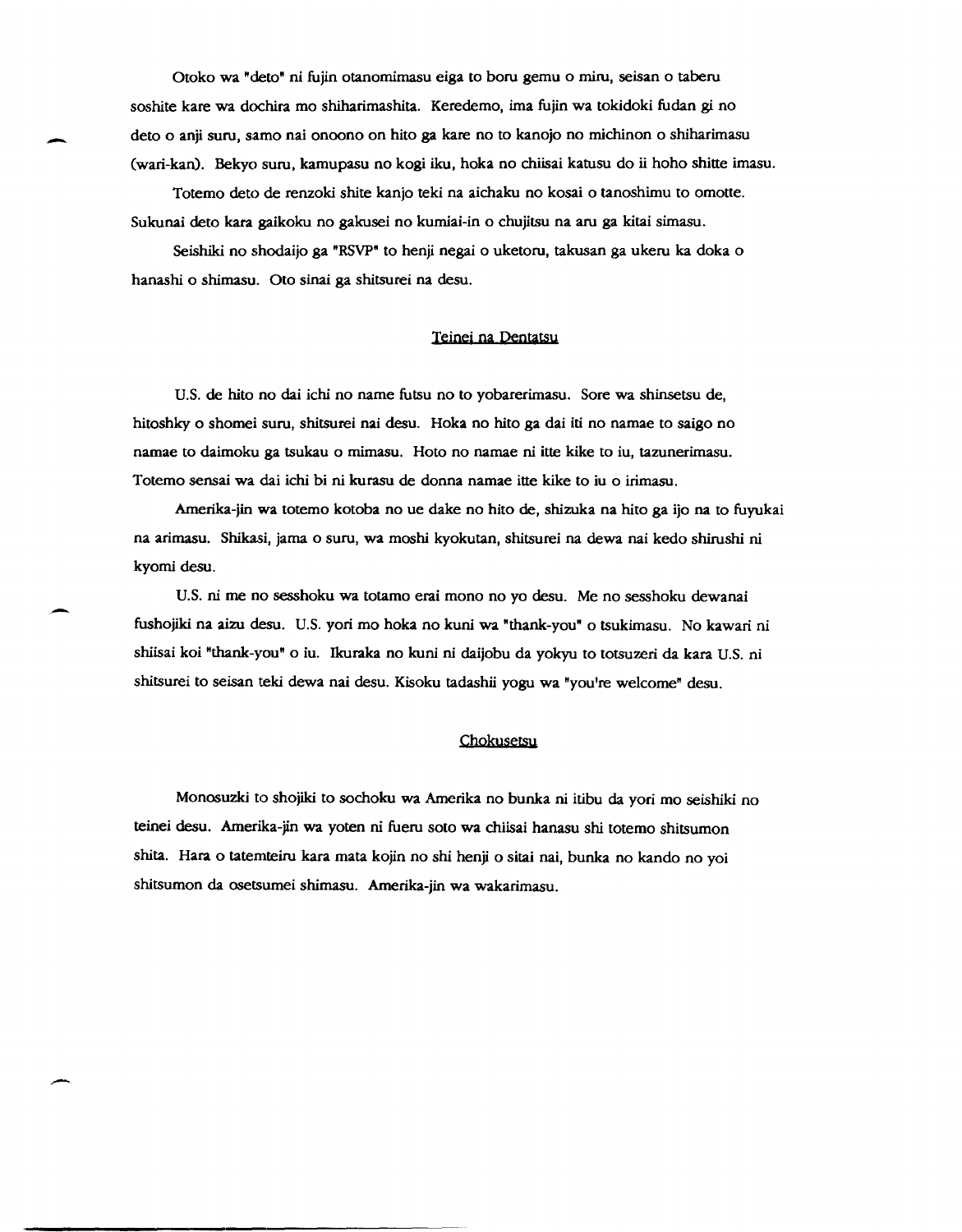Yookoso Boru Sutetsu e! Too daigaku niwa oyoso 19,000 nin no gakusei ga manan de irnasu. Hobo 400 nin no gakusei ga gaikoku kara kite imasu. To daigaku no koozo to Amerika no bunka no shookai toshite, kono annai 0 tsukurimashita. Kono panhuretto niwa BSU no gasusei hando bukku ni notteinai joohoo ga kisai sarete imasu. Moshi shitsumon ga arimashitara, ryugakusei-ka ni kontokuto 0 totte kudasai. Jimusho wa intanatiyunaru hausu (215 N. College) ni arimasu. Uketsuke-jikan wa gozen 8 ji kara gogo 5 ji made desu. Denwa bango wa (317) 285-5876 desu. Ryugakusei-ka dewa go shurui no joohoo 0 otsutae shimasu.

- 1. Gakusei eno adobaisu to kaunseringu
- 2. Hurendoshippu famirii-sabesu
- 3. Taju-bunka tora-ningu to katsudo
- 4. lmin to seifu no kisoku ni kansuru sa-besu to joohoo no teikyo
- 5. Taju-bunka ni kansuru shinri-teki kaunseringu.

Intanashynaru bausu no staffu wa dekirudake no enjo 0 shimasu.

#### Nyugaku no tetsuzuki

-

Mazu kurasu no ichiran-hyo to toroku gaido ga watasaremasu. Kono gaido niwa kurasu no toroku no shikata ga shimeshite arirnasu. Shikashi, ryugaku-sei niwa tokubetsu no seigen ga arimasu. !min ni kansuru kisoku 0 yonde kudasai. Sudeni totte iru kurasu 0 otosu mae ni, ryugakusei-ka ni scldan shinakute wa narimasen. Nazenara gakusei visa ni hitsuyo na tani ni mitanai baai shishoo ga okoru kara desu.

#### Komunikeishon

-

Amerika no denwa saabisu wa, hijoo ni tsukaiyasui desu. Denwa-bangoo wa mittsu no bangoo no shigaikyokuban (gakko nai) to, sore ni tsuzuku nanatsu no bangoo kara natteimasu. Tatoeba, ryugakusei puroguramu no bangoo wa, (317) 285-5876 ni narirnasu. Shigaikyokuban wa, chookyori-denwa no toki ni dake tsukaimasu.

Ryoo ya daigaku no tatemono no naka ni aru "kyampasu fon" 0 tsukatte, daigaku nai no dareka ni denwa 0 kakeru toki wa, saigo no itsutsu no bangoo (5-5876) dake 0 tsukairnasu. Kore wa, kyampasu fon ni nomi tekiyoo saremasu. Daigaku gai kara daigaku nai ni kakerutoki wa nanatsu no bangoo 0 subete mawasanakereba narimasen.

Daigaku no denwa kara, daigaku gai ni denwa-suru toki wa, mazu "9" 0 mawashi, sorekara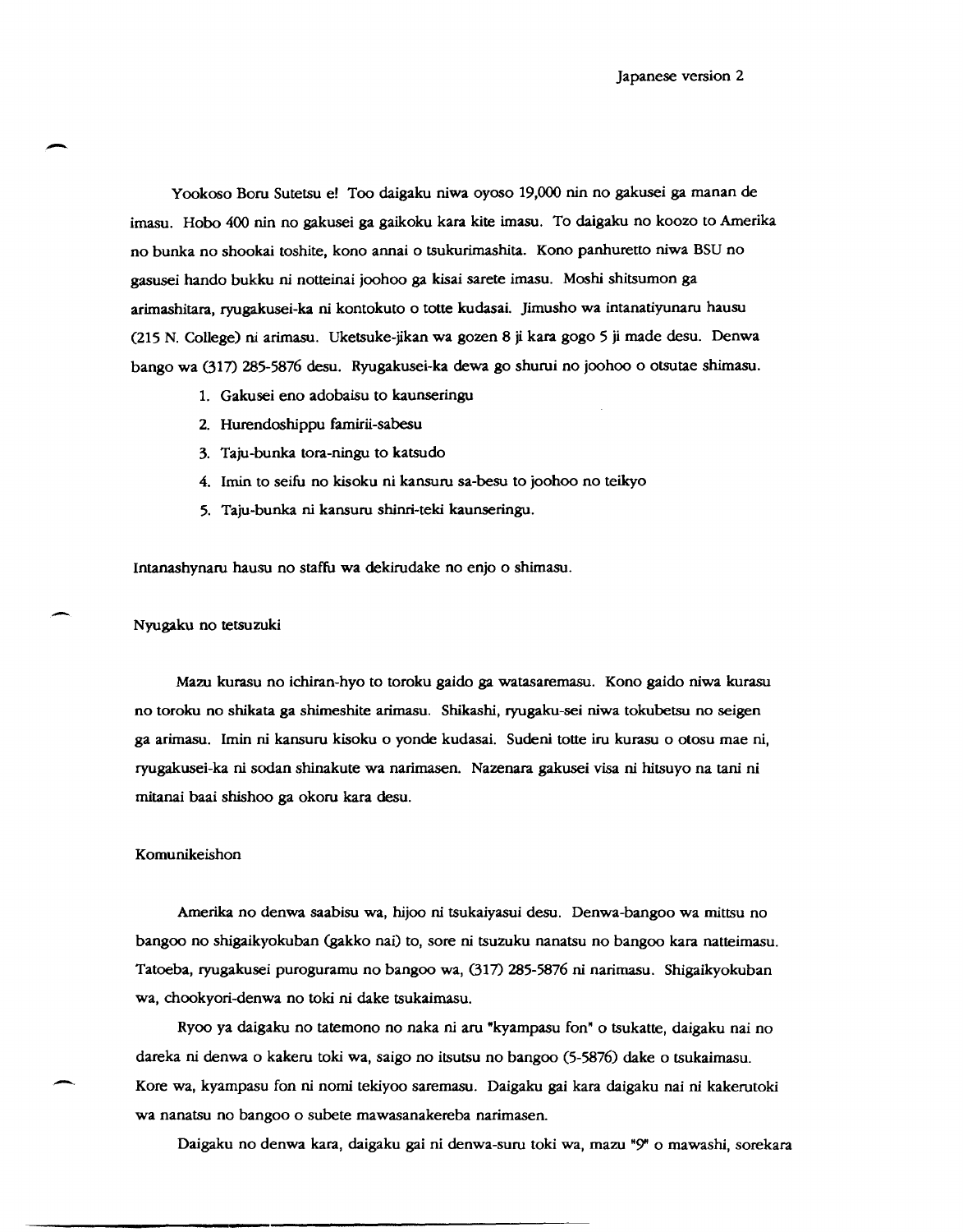infomeishon de sono shigaikyokuban 0 sagashi, sono shigaikyokuban to 555-1212 <sup>0</sup> mawashimasu. Sorekara, anata ga kaketai hito no namae, toori, choo-mei 0 itte kudasai. Infomeishon no denwa ni taishite wa, saabisu ryookin 0 toraremasu .

Korekuto kooru (denwa 0 uketa hito ga denwa ryookin 0 shiharaimasu), shimei-tsuuwa (hanashitai aite ga deta toki ni nomi denwa-ryookin 0 shiharaimasu), matawa, kokusai-denwa o kakeru toki wa, opereetaa 0 toosaneba narimasen. "0" dake 0 mawashite kudasai.

Aru kimatta jikantai, shuumatsu, kyuujitsu wa, ryookin ga yasuku narimasu. Waribiki-jikantai ya, waribiki-tsuuwa ni tsuitewa, denwachoo de shirabete kudasai.

Daigaku nai ni sundeiru baai, chookyori-denwa ya kokusai-denwa 0 suru toki ni, seikyuu-bangoo ga hitsuyoo desu. Sono bangoo wa denwagaisha kara uketorimasu:

> Indiana Bell Telephone Company 333 South Madison Muncie, In 47305 1-(800) 382-2098

Aki no semestaa no dai isshuu me ni, Student Center ni denwagaisha kara no daihyo-sha ga kimasu node, soko de seikyuu-bangoo no keiyaku ga dekimasu.

Kinkyuu no baai wa, "0· 0 mawashi, sono jijoo ni yotte, keisatsu, shooboosho, aruiwa kyuukyuusha 0 opereetaa ni yonde moraimasu. Aruiwa, "911" 0 mawashi, sono jijoo 0 setsumei sureba, tasukete kureru hazu desu.

#### Koosai

. -

-

.-

Amerika wa, samazama na bunka haikei 0 motsu ooku no hitobito kara natte imasu. Shikashi, kyootsuu suru mono wa ari, sore 0 shitte okanakereba narimasen.

Minari ya yoohuku no seiketsusa wa taisetsu desu. Ooku no Amerika-jin wa, "Seiketsusa wa keikensa ni junjiru" to shinjite imasu. Amerika-jin wa futsuu mainichi shawaa 0 abi, karada 0 yoku ugokashita toki nado wa sore ijoo abiru kotomo arimasu. Futsuu, fuku wa ikkai kiru goto ni sentaku shimasu. Moshi, anata ga, Amerika-jin wa seiketsusa ni ki 0 tsukaisugiru toka, seiketusa ni taisuru kankaku ga anata to chigau to omottara, koko ni iru aida wa Amerika no shuukan ni shitagatta hoo ga, Amerika-jin tono kankei ga umaku iku deshoo.

!sei tono kankei wa kotonaru bunka no aida dewa, kyoomibukai mondai desu. Nani ga fusawashii ka wa, bunka ni yotte chigau node, Amerika deno iseikan no kankei ya "koosai" 0 sukoshi setsumei shite oku hitsuyoo ga aru deshoo. Tsugi ni noberu koto wa, International Network no kyokuchoo, Margaret D. Pusch ga kaita kiji ni motozuite imasu.

lzen wa, dansei ga josei ni deeto 0 mooshikomi, eiga, sports kansen, matawa shokuji ni iki, dansei ga futari bun no shiharai 0 shimashita. Shikashi, ima dewa, josei ga chotto shita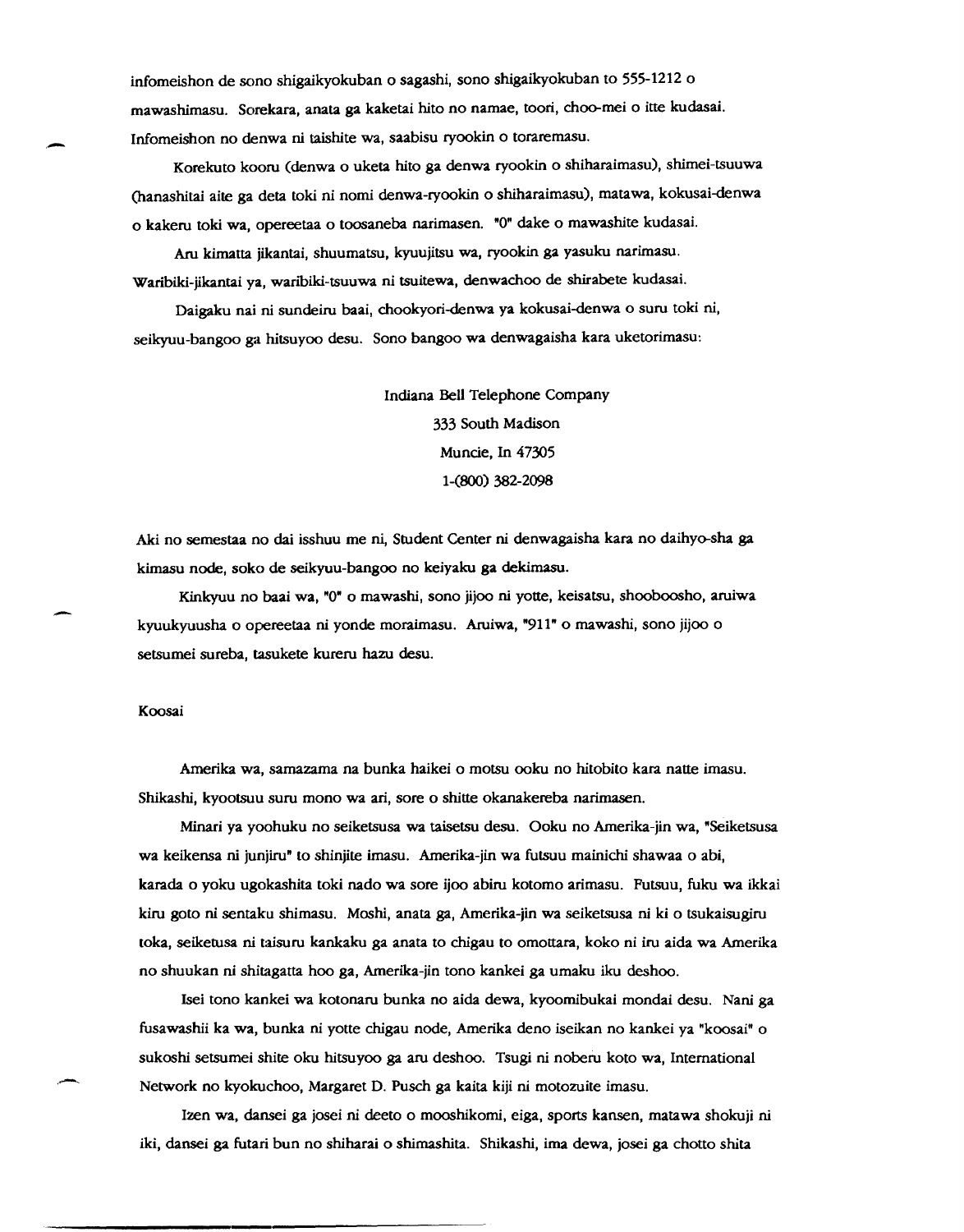shootai-joo 0 uketotta toki wa, sono shootai-sha ni shusseki suru ka shinai ka 0 shrasenakereba narimasen. Henji 0 shinai nowa, shitsurei ni atarimasu.

#### Reigi

-

--

Amerika dewa, hito 0 first name de yobu koto wa futsuu desu. Sore wa shitashimi to byoodoo no araware de ari, shitsurei dewa arimasen. Hoka no hito ga donoyoo ni namae, myooji, katagaki 0 tsukau ka kansatsu shite sore ni shitagai mashoo. Moshi, doo yobaretai ka oshiete kurenakattara, sono hito ni kiite kudasai. Sensei no ooku wa saisho no jigyoo no toki ni doo yabaretai ka ittekureru deshoo.

Amerika-jin wa futsu hanashizuki desu. Dakara, damatte iru nowa, okashii ka aruiwa igokochi ga warui to sae kanjimasu. Ippoo, hanashi 0 saegiru kotowa, sore ga oosuginai kagiri shitsurei dewa naku, kanshin no araware dato minasaremasu.

Amerika dewa, shisen 0 awaseru koto wa taisetsu na komunikeishon no ichibu desu. Hito no me 0 minai nowa, fu-shoojiki dato omoware masu.

Ooku no kuni ni kurabete, Amerika dewa, "Arigatoo" 0 yoku tsukaimasu. Shigoto 0 sukoshi tetsudatte kureta hito no kooi ni taishite " Arigatoo" to iu koto wa shuukan ni sae natte imasu. Meshita no hito ni taishite wa, jikohoni de attari bukkiraboo de attari surukoto ga yurusareru kuni mo arimasu ga, Amerika dewa sore wa sitsurei de ari, umaku koto ga hakobimasen. Hentoo niwa "Doo itashimashite" ga shuukan teki ni tsukawaremasu.

#### Socchokusa

Amerika no bunka ni oite wa, kookishin, shoojikisa, socchokusa wa keishiki-teki na reigi yorimo motto hitsuyoo na mono desu. Dakara, Amerika-jin wa amari maeoki 0 sezu ni chokusetsu yooten ni fureru keikoo ga ari, takusan shitsumon 0 shite kuru koto mo arimasu. Amari ki ni shinai yoo ni tsutomete kudasai. Demo moshi sore ga shiteki sugite kotaetaku nakattara, sono shitsumon wa anata no bunka dewa kotaenikui shitsumon da to setsumei shimashoo. Kibun 0 sokonezuni, Amerika-jin ni aru tokutei no wadai ni tsuite hanashitaku nai to ieba, wakatte kuremasu.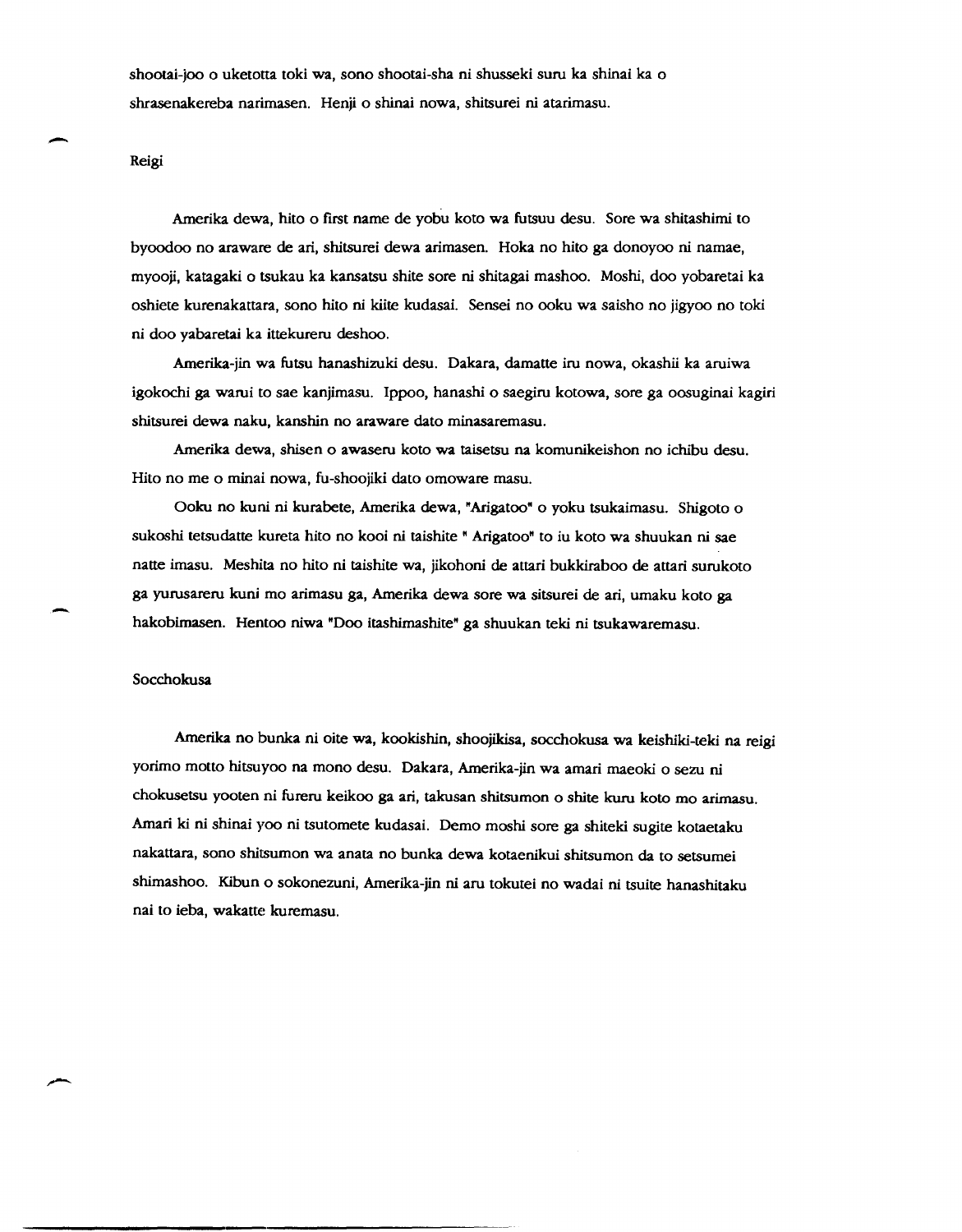ようこそ ホール ステート へ! 当大学 にしょ ああとき 1万9千人 の学生が 学んで いいまち.

(主)は" 4百人の学生が 外国かう 果 7 いまち.

当大学の 木冓 姞 と イメリかの 女化の知るかとして、この案内書を イ乍りました。

このパソフトット いは BSU の学生 ハンド ブック に書いてない 小青姜反 か" 言し載せれています。 もし質問 が おほしたら、幼学生言果 に ユソタクト も 馬ってください。 事務戸斤 は イターナッォナル ハウス  $(215 N. College)$   $1:#11 \nless 5.$ 学什 時 比尔前 8時 加 牛俊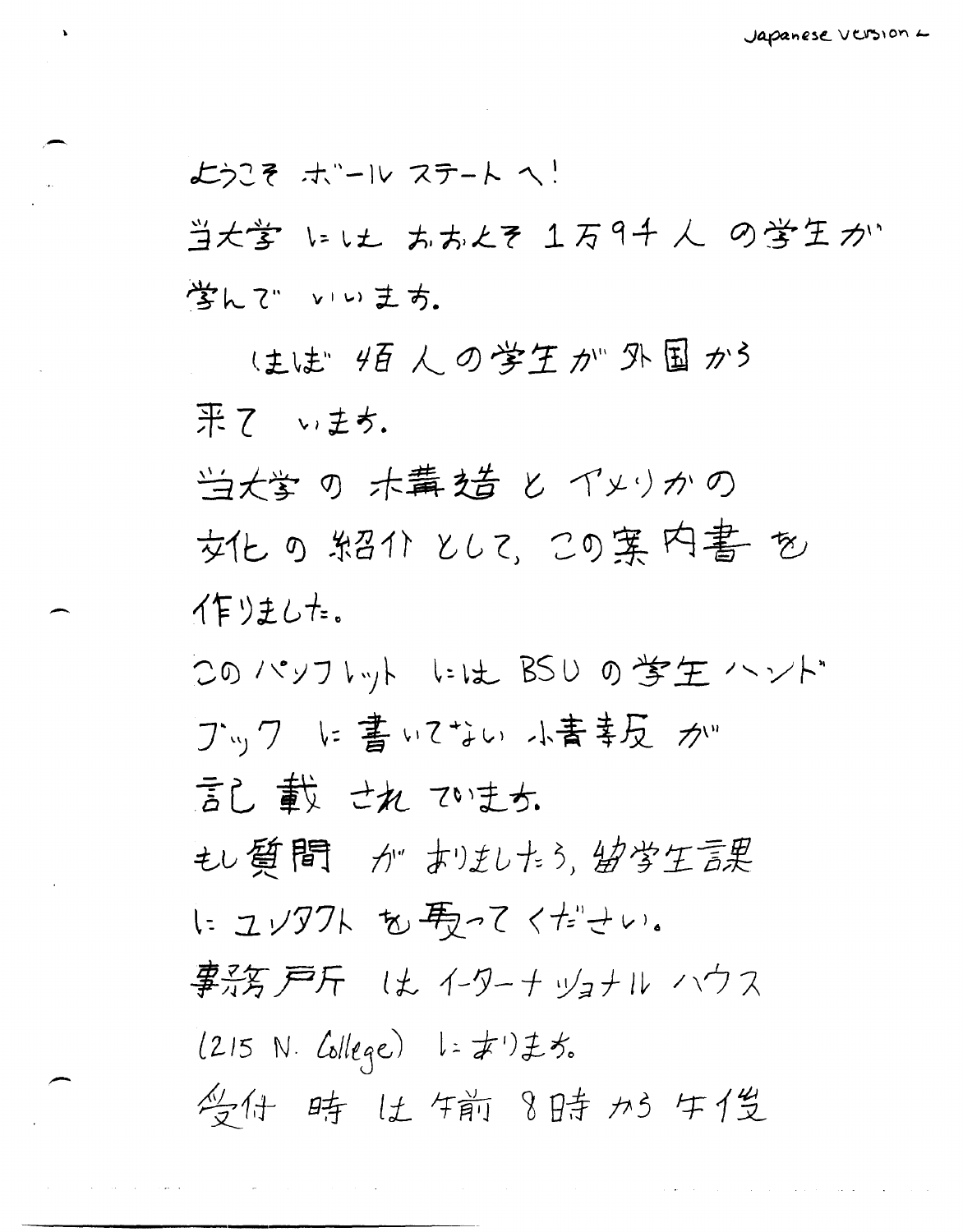5日キ まで マッカ.

電話番号は(317)285-5874 です. 留学生言果 では五米重 業員の小青季反 あ ホイムえ します。

> 1. 学生 への アトレッス と かうノセリノク: こフいド ツップ フォッソー サービス。 3 万重女化 トレーニック"とシ百重カ 4. 末多星 レ 下文府の夫具リ にかん ちる サービス と小書専反の ていきょ。

5.多重交化1:関为3心于里的 カウソセリック"。

 $\mathcal{A}$  and  $\mathcal{A}$  are  $\mathcal{A}$  and  $\mathcal{A}$ 

イーターナウナル ハウス の スタッフ にん できる た'(ナ の も号 目力 を します.

. We shall also assume that the same simple state  $\mathcal{A}_\mathcal{A}$  is a simple state of the same state of  $\mathcal{A}_\mathcal{A}$ 

入学 の手殺売き

まが クラス の一覧表 ヒ 登毎 写永

 $\mathcal{L}$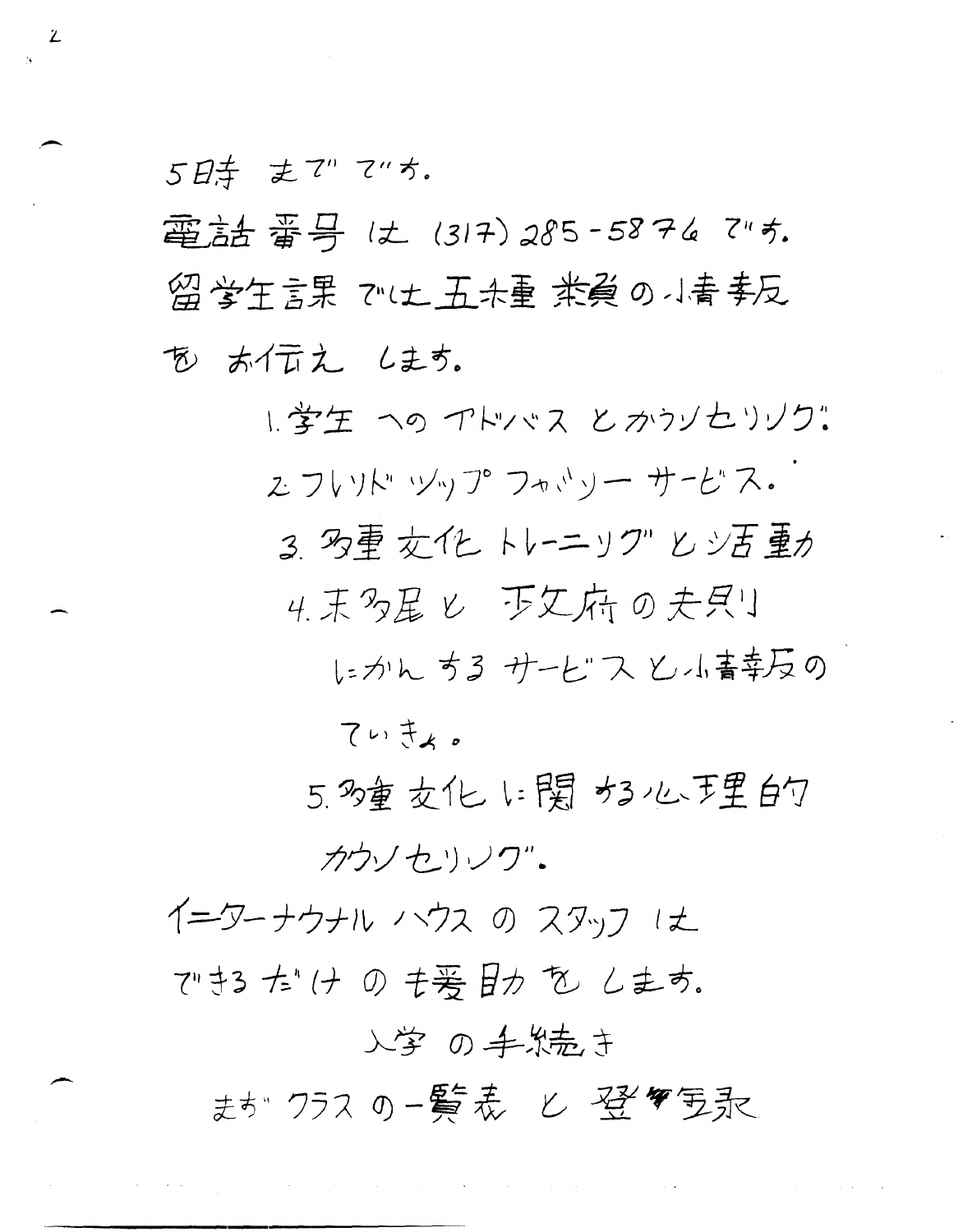が仆カッツ度せねます。 この がイド いは クラス の 翌 毎是 の 仕方 か 示して あります。 しかし、留営生 いは 供手別の 第1B民 ゕ" おりまち.

末多尿 に関 かる 天見 思 を 言売 んて… くせ゛せい。

既 にまっている クラス を ツ苔 とす 前 い留学生 課 に木目 言溢 レて くたきしょ

甘世 当道位 にみたない 場合 支降 が 志弓 C3 から では.

コウニケーツョン

イメリカ の 電 言古 サーヒ"ス (土, 非学 に使いやすいです。電話番号は 3つ の番号 の 市 外尉翁 (カいこ

والتواصل والمستحدث والمستور والمتحاد والمستحدث والمستحدث والمستحدث والمستحدث والمستحدث والمستحدث والمستحدث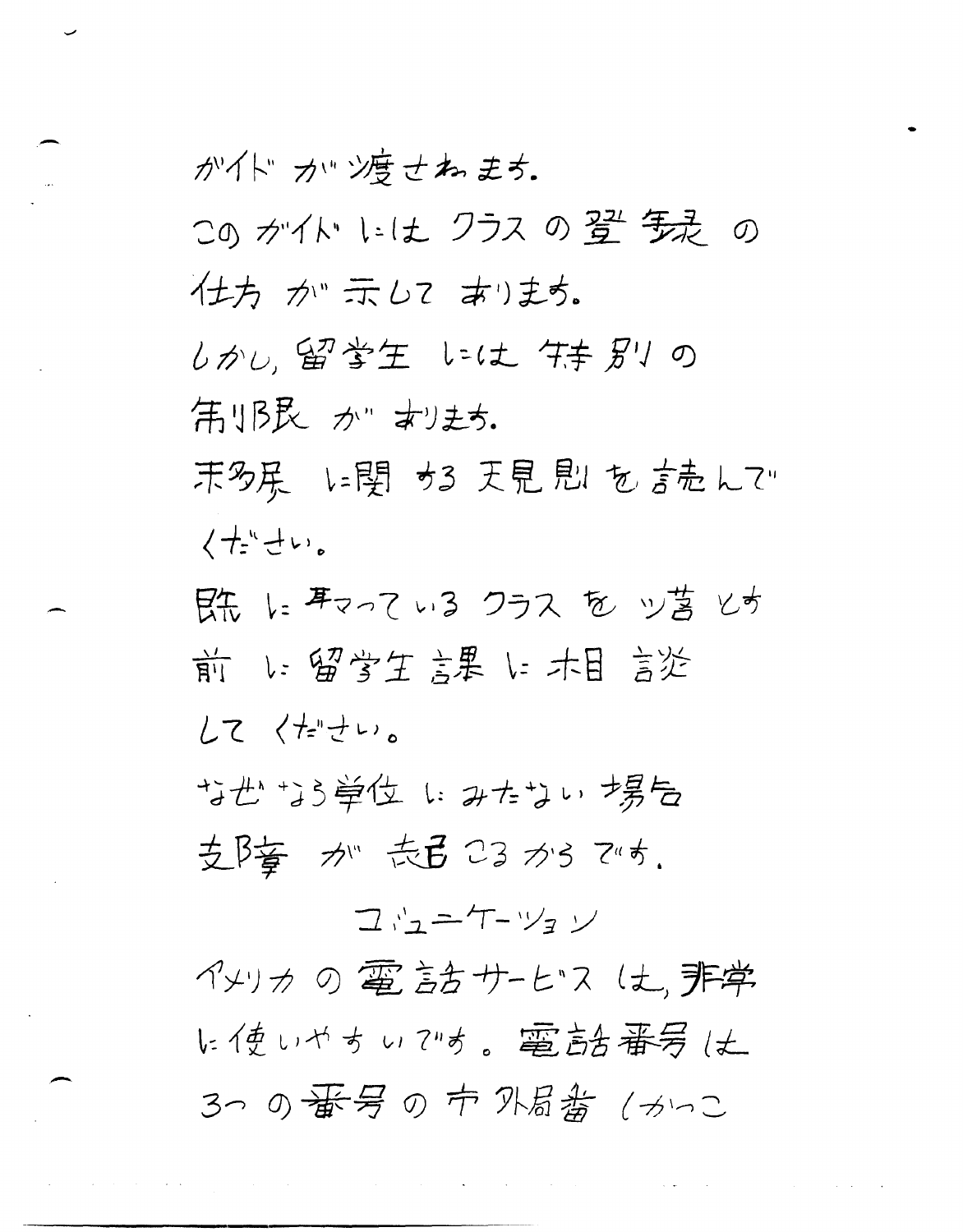ない)と、それしに続く マっ の 番号から ちっています。イラリえしょ 留学生 フロワ゚ラムの番号(土 (317)285-5876 レ= なります。市外局墙 は、長距离羊電話の時に 士付イあいます。

夏 ゃ 大学の 孕妻 ケクの ゆ いある "キャンパスホーン"を 使って、大学内の言単かに 電話 を かけ3 時は最後の 5~の番号(5-5876)だけを 1更います。 これ は、 キャ ソ パス ナーレ いのみ滴応、されます。大学 外が 大学 円 に かける 時 は. 7つの番号 かで を 回せるければ 十つません。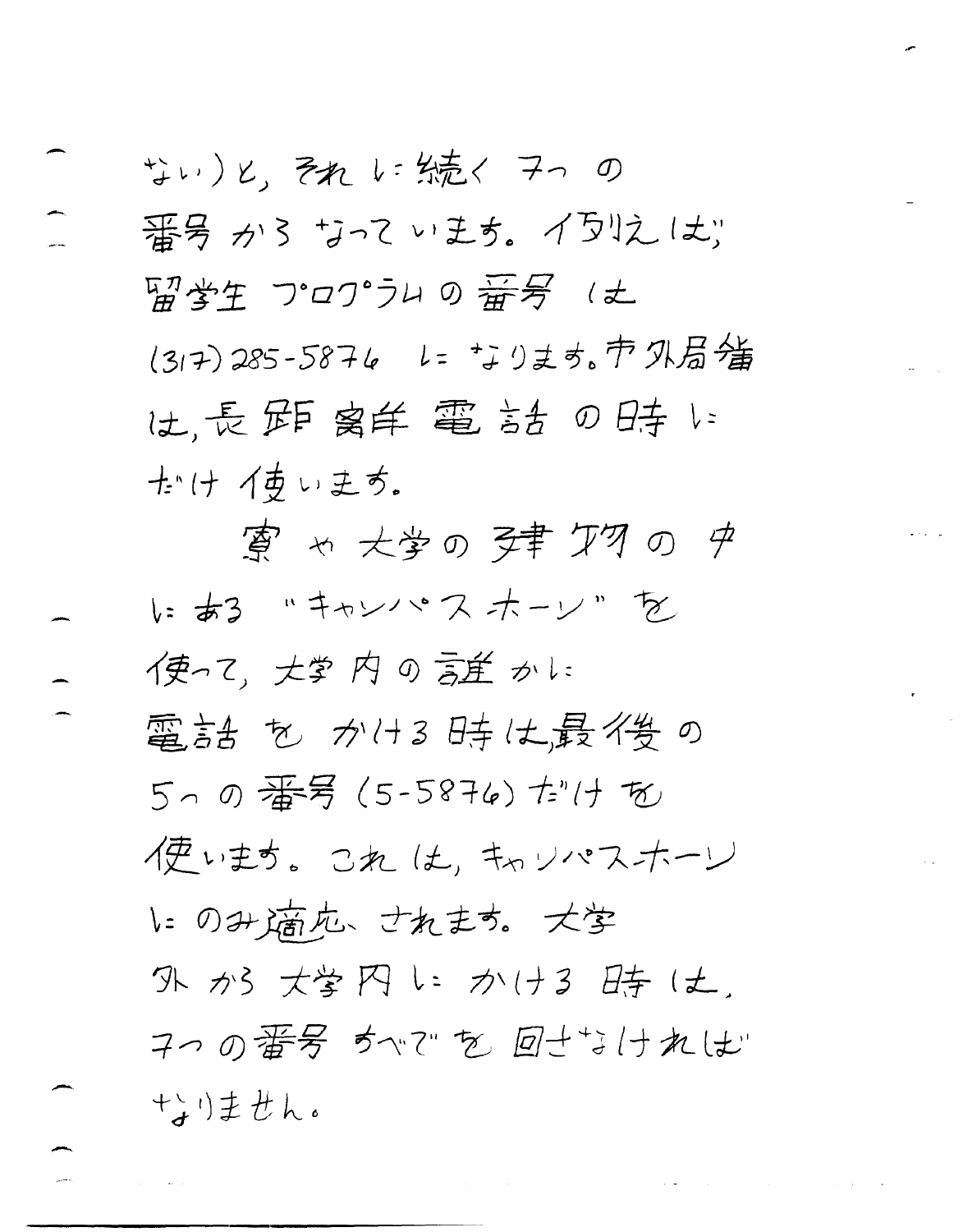大学の電話がら、大学外に 電話 ちる 日寺 は、まっ" 9 も 回し. それ から マっ番号も 回しまち。

 $5.$ 

長足豆腐羊 電話台 も かける 時は、1を回してから、台外局等, そしてアの番号を回します。

電話番号は, 電話 ク表に 董芝っていまち。 あるい は、バイソナメーツョソ" (1411) も 干!用 ちること も て きまち. イリオナーツョン は、普遍 無米斗 ではおいのか、まか 電話が長 で 番号を言問ベてください.

 $\bullet$  . The contract of the contract of the contract of  $\bullet$ 

下長、イソホメーツョン で長 足巨 离隹 電言舌 を しけい 日寺 しよ. 雷彦台 ク長 か インホメーツョン てい その市 外局箱 を 才豊し, その

 $\mathcal{A}$  and  $\mathcal{A}$  is a subset of the set of the set of the set of the set of  $\mathcal{A}$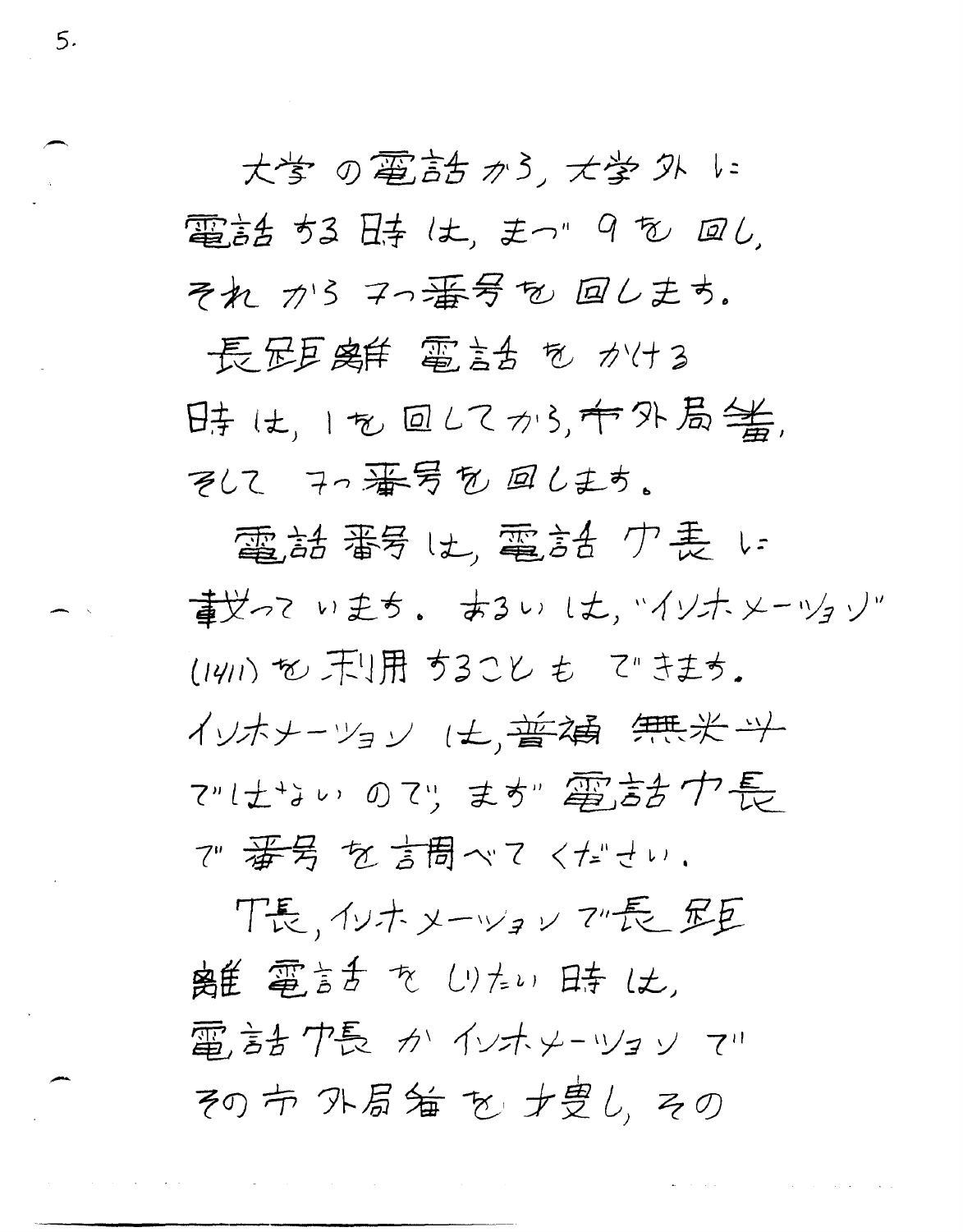〒外局番 と 555-1212 切 回します。 それ から、あなた が 于主ト けたい 人の 石前, 通り 町石を言ってください。 インホメーツョンの電話をい女す してした、サービス 米斗金 を 取られます。

コレクト・コール (電話台を受けた 人が電話お粉金を支キム 3いまち)、书与 3七通 言舌 (言舌 したい 木目手 が 出た 日寺 いのみ 電話 米)金 も (はらいまち), 主たし土、国BSR 電言舌 も キ王ト/ナる 時は、オペレーターを補ごねは なりません "ひ"た"けを回して 仕ささい。

 $\boldsymbol{\mathcal{U}}$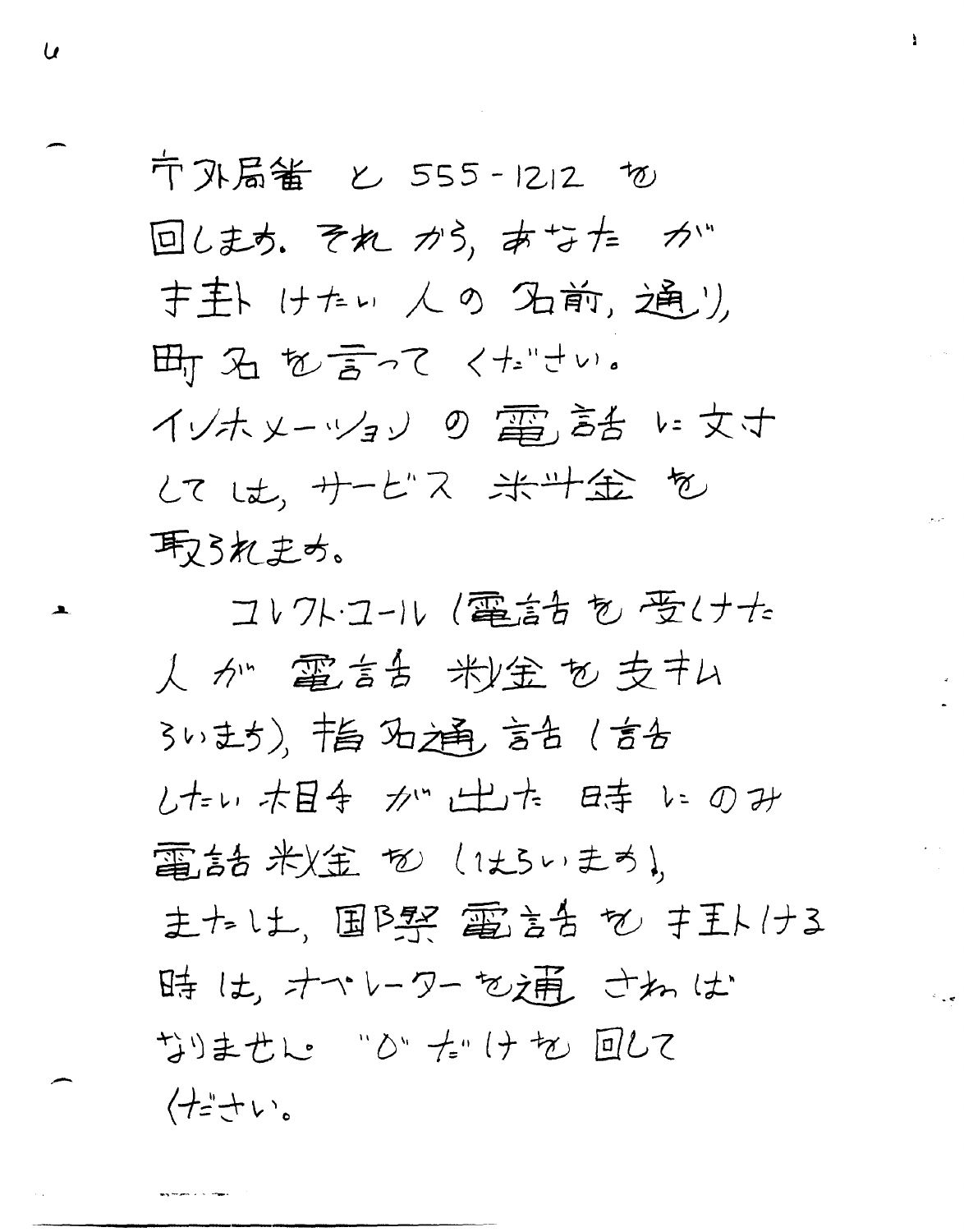要楽ワ が できます。

Ò

まん ? の 势合 は, "0" を 回り、その事情を言まして、 華雲, 消防 署, あい仕 水又忌. 車もオペレーターにロチんで もらいます。 あるい しよ、 "911" な 回し、その事小青 も 言范 明 すれはり 目力けてくれる でしょう.

女P买

イメリカ は、せませき な女化 背景 も持っ 多くの人びとから 万义って いまち。 しかし、共通する もの しょ おり、それ も 矢口て あかな ければ もりません。

みなり や洋月及の 清津空仕 大七刀 です。 かくの イメリカん した…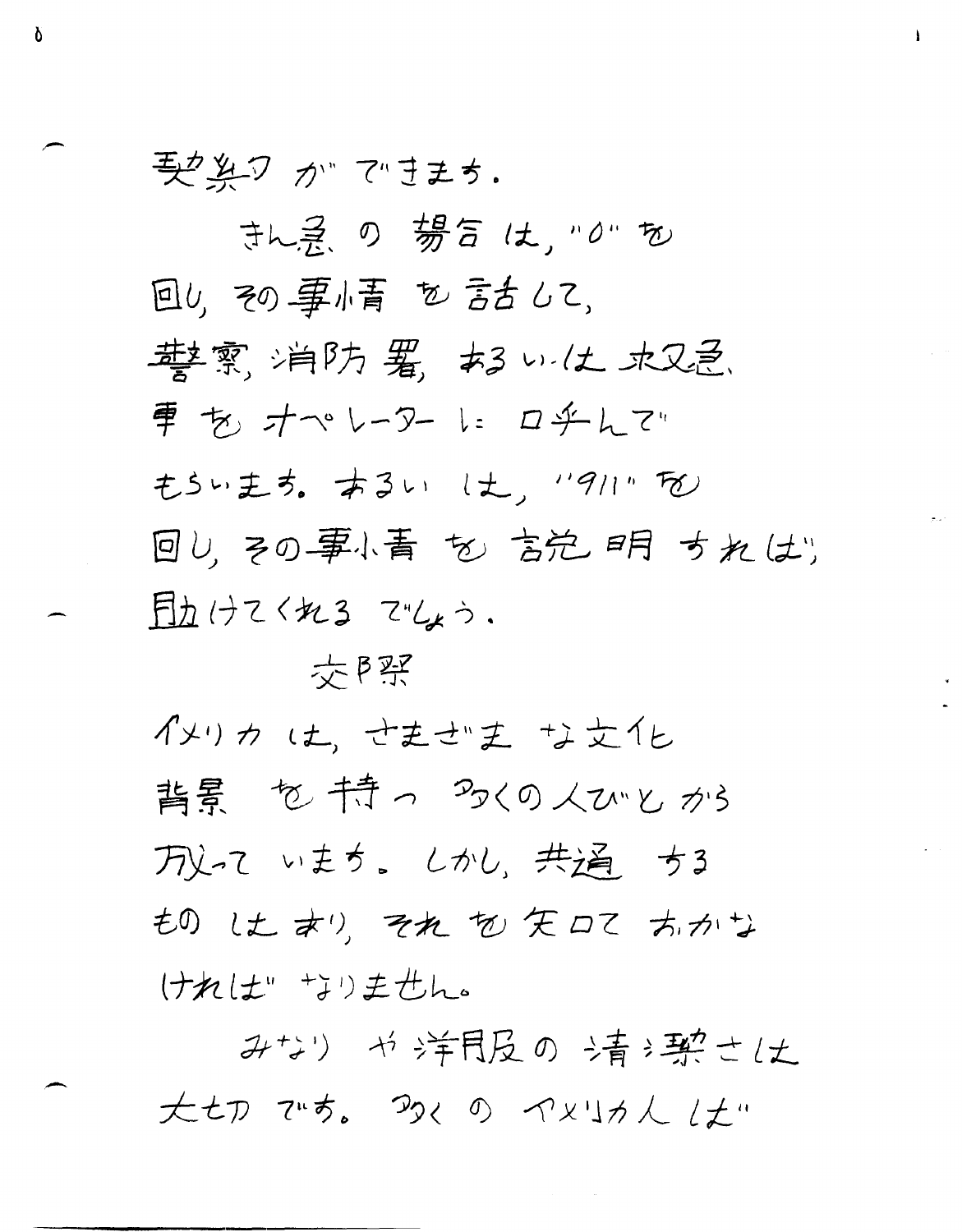古る 决走った 日寺間 滞、相、未 は、米全 が 安くなります。 罢り 引 時間滞 +,害!引通 言舌 にっいては、電話を下乗で言問べて (七ハナい。

 $\overline{\mathbf{r}}$ 

大学 ない に任んでいる 場后,長距离至電話が 国B架 電話 をちる 時 に言青求 番号が、」、要です。その番号 は,電話告知 から 受け 取もち:

Indiana Bell Telephone Co. 333 South Madison Muncie, IN 47305  $1-(800)$  382-2098

末火の セメスター いっか 一週目に、スチューチットセンターに 電話 会社 からの仕表者が 来ている のひ、そこで"言書求番号の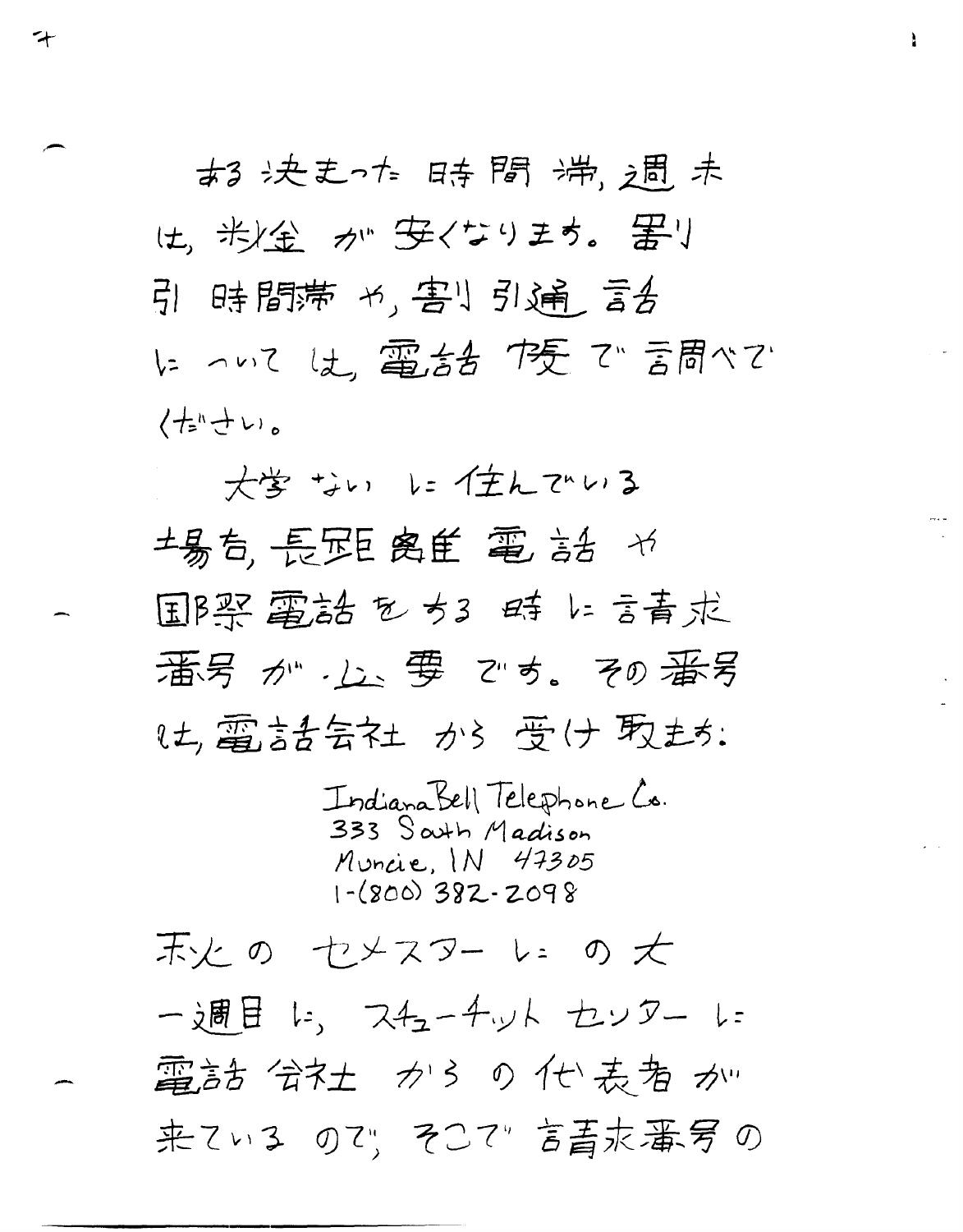氵菁氵契 → 1丈 糸を馬実 →1: 神色3 と信いています。 アメリカ人にも 普通毎日 ツャワー を 治 び 何か仕去を重わかした日寺など 社それ イン人上 治2 2 ことも 有ります。普通、月日 (土一回著3 つと に シ先 たく しまち。もし おなたが アメリカ人 は 清津 い気をつかい猫さるとか お音 津さし 女才する 屈い覚 がまちた と棒うし思ける ここに いる間 は イメリカの ||望小貫 1= 1位 った (モう が) イメリカ人 との 関イ系 カツ うまく いく でんう。

 $\alpha$ 

- 異小生 との 関イ系 は 異 +; 3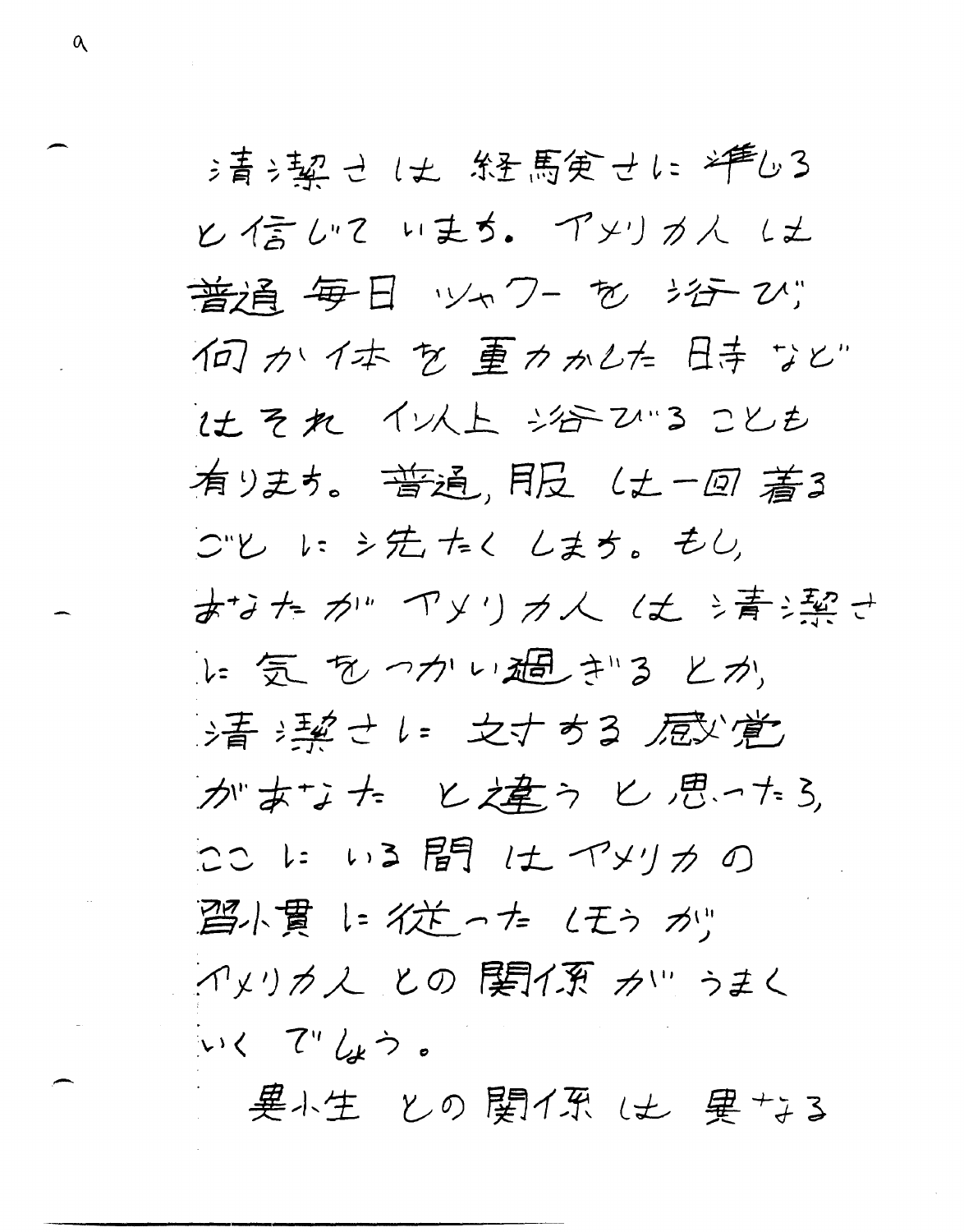文化の圖 ごは 豊星 味 深い 問題 マち。何にかねぶされしい かは、女化によってえ違うのて、 イメリカ ての 悪小生 間 の 問 是夏 ャ 性限系 を 少し言党 明 に置く 心 専 が お でしか

次に述べる こと は、インターナツョナレ ネットワーク の 局長, イガルット D. プッツュ か"書いた 言己事 レ= 元がいて いまか。

以前 は、男小王 か を小生 にテトセ 90处み、日央画, スポーツ 狂見 単少, または 飲事 い イテキ、 男人生 かい 2人 分の支キム切 しました。 しかし. 今 では、女に生 が ちょっとしたデニトに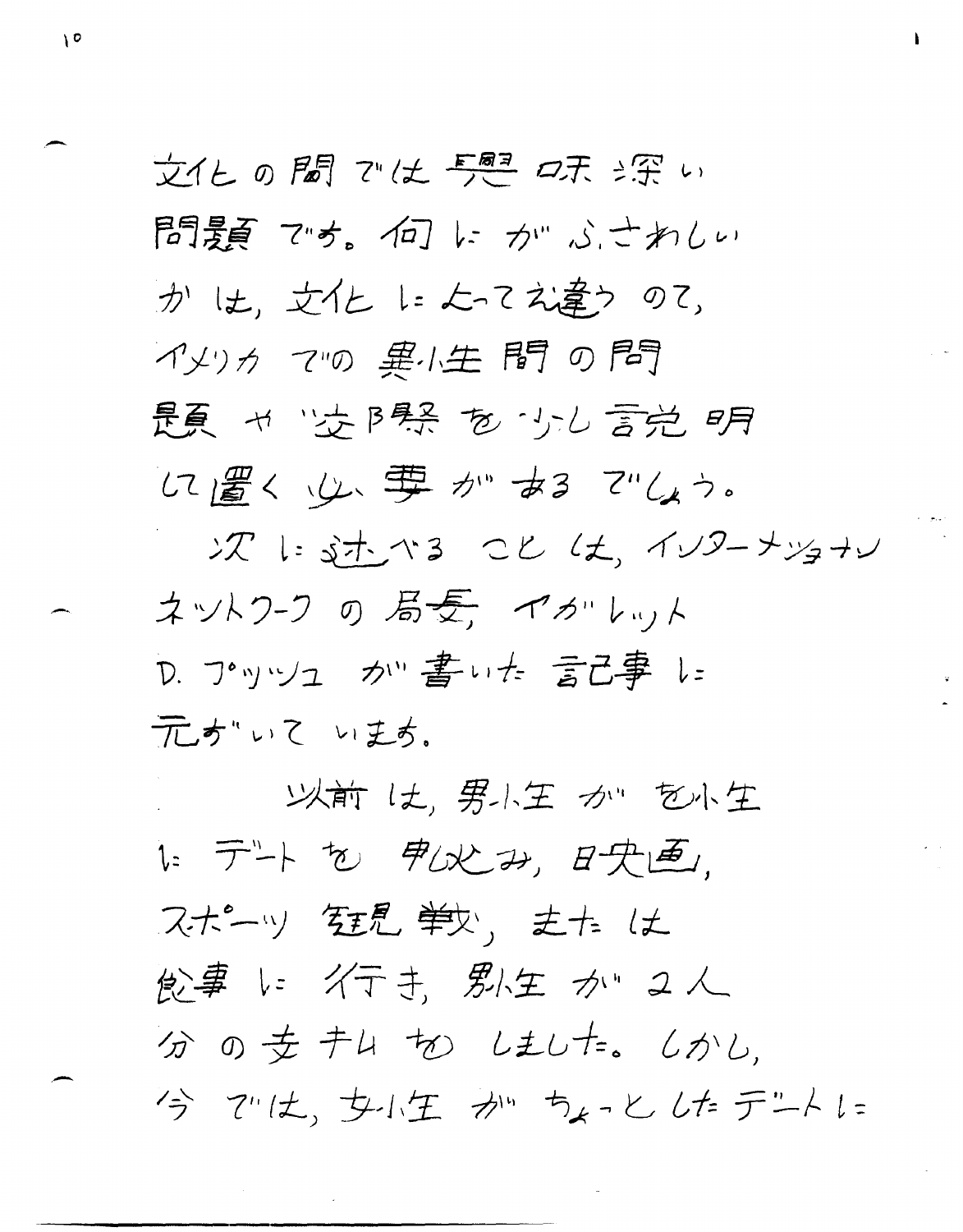言芳ったり, 自分の分 (丈 自分 で" キムーたりします(害りかんでダテく)。 いっしょうルミ免力引生め、大学の言葉 義 ャ 費用 の キ主ト カらちい イテ事 レイテく のも、イサ よく +ょ3 のい いい方法です。

たとえ、何回回か糸売けてデート しても、それに土迹要慈小青とは 関係 おりません それ は いっしょう に行て津しぃ し言う こと だけ でち。 留学生 は たった 2~3 回 テート もとした カタヒイティマ、ホ日子 に言办:患 で ある こと を 望んで 行けません。

もし, "街返事 も お願い いたしまか か返信 か 音かじ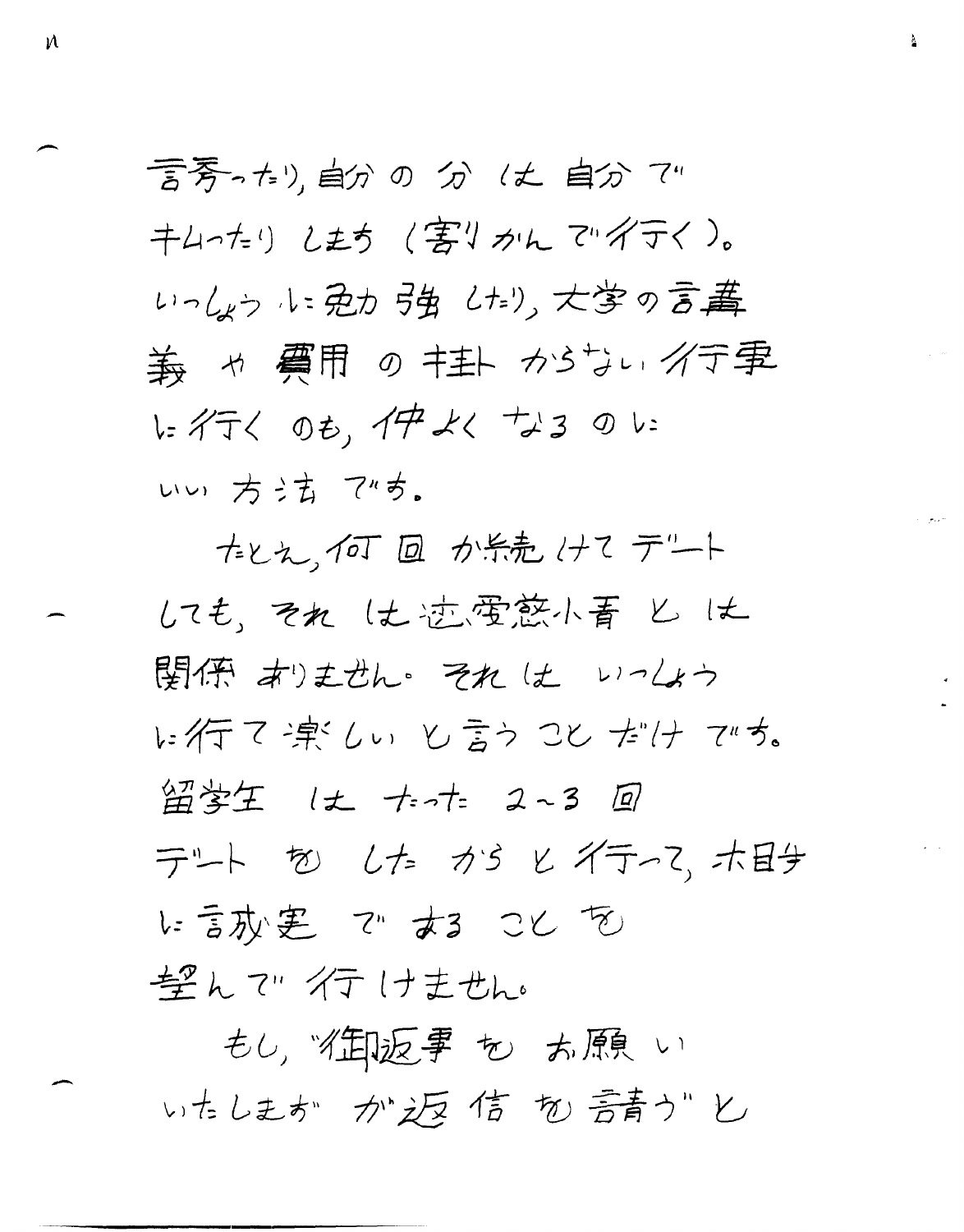書かれた 正士い の お イキ 丈 も 晋 け 取性 時は、その本々作者に出席 する かしな か を 矢口らせなけれ は… お生せん。返事も しなのは、 失ネししょ当ホリます。

ネレ キ

イメリカ マツヒ、人 を フャーストネーム でロ平ぶり ことは普通です。それは 亲見しみ と 平等 の 声見れて あり 失礼 では すましん ほかの人 か" どのよう に 名前、名字、肩書 も使うか 観察 にてれ に従い ましょう。もし、とうダはれたいか考ええて 《れなかけら、その人に聞いて〈ださい。 先生の多くは最初の推学学の 時にどう 呼ばれたいか言って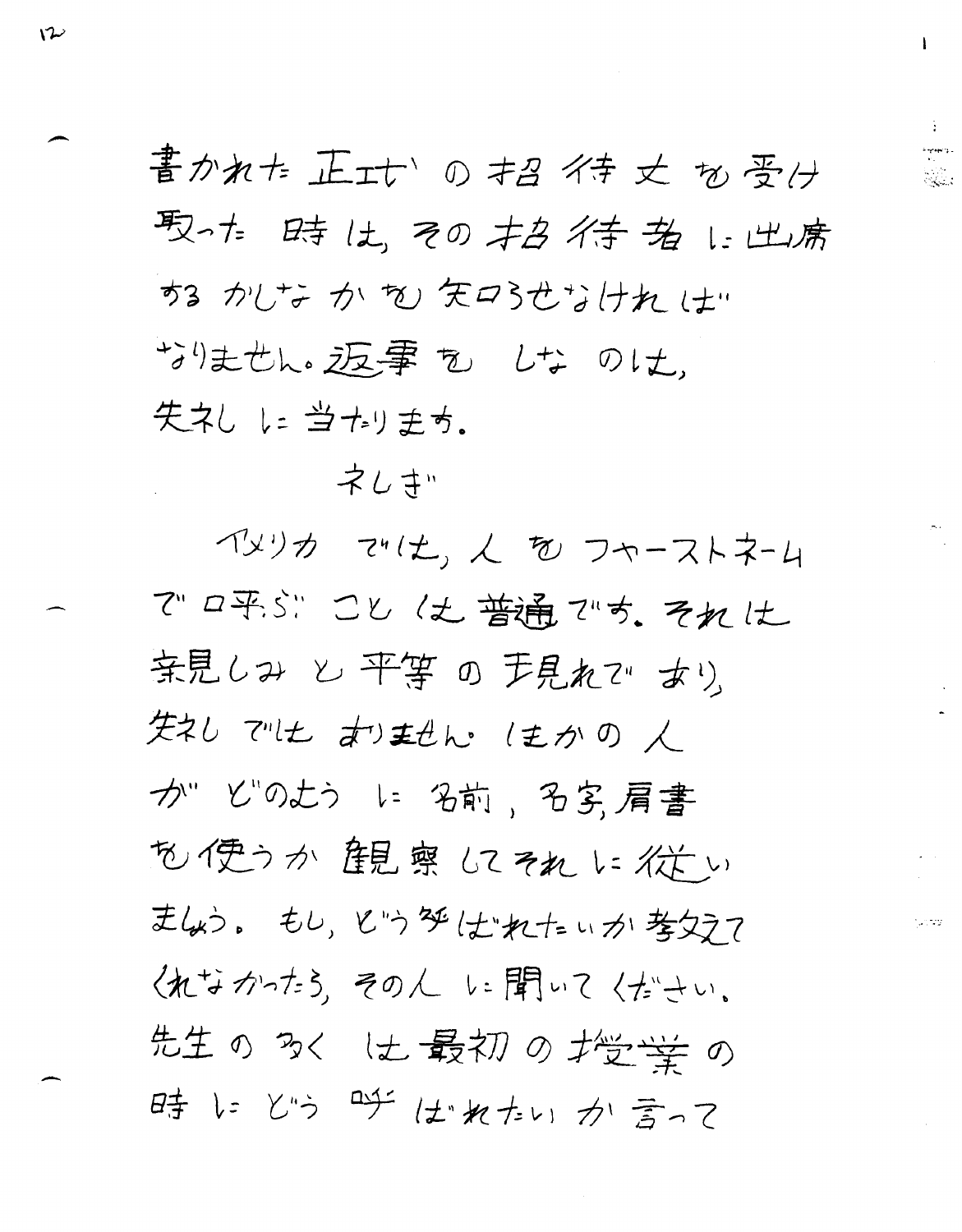くれる でしょう.

 $\frac{1}{k}$  13

イメリカん (丈 普通言含しち子き です。 たりがら、異たって いるのは、 あかしぃ まるい は 居心 せたこち かい 悪 とさえ 感心ます。 一方、言舌を 逆、るこししも、それかり、大道まいりい 厚心 矢ネレ では なく 感を心の 手見れ ポと みなされます。

イメリカ ていも、ネ思想 を合わせる ことしま 大切な コルニケーツョンの 一音β 7"す。 人 の 目 を 見 ゙しぃ のは、不正直 おと ちもわれまち。

ろく の国 い レヒヘて イメリカ アルモ、"オリカッとう" を よくイ更います。 仕事を少し手伝ってくれた人の サチ意、い 文寸して "オリカ"とう" と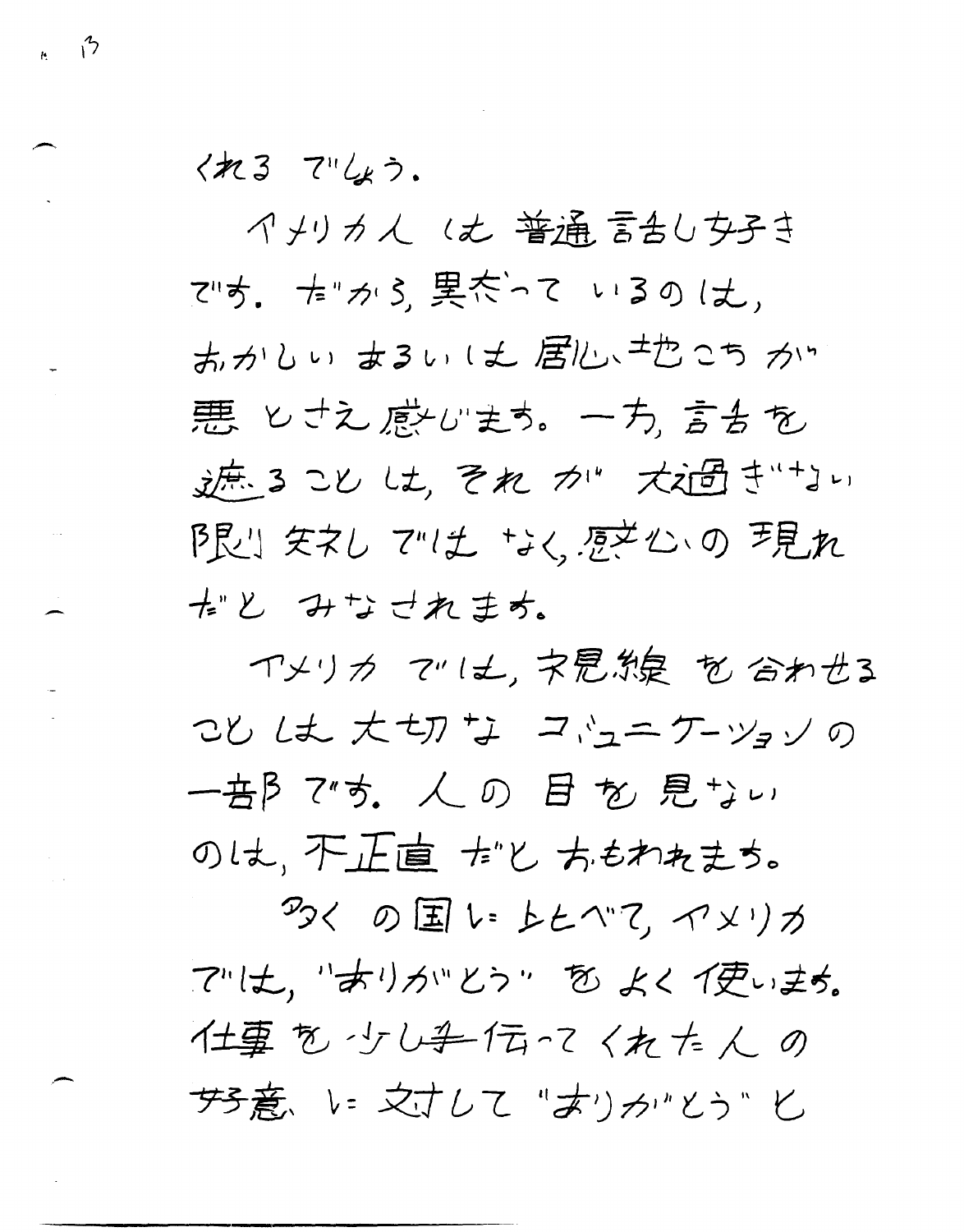言うことは、習慣にさえなっています。 肝の人に大しては、配去意マ あったり牛勿まらしまる ていあったり ちるこし カル 言ケ せれる 国 もあります. が、ヤメリカ では それは失えして すり, うまく こと かい 之軍 ひ 主せん 。 天若 には "どういたしまして"カい 習小員 白ワレン便 われます。

# 率 直

 $\mathcal{V}$ 

ヤメリカの文イヒレミホいては、 女子奇心、正直、牢直さは 开丝式 白な 礼儀 めもし もっし 必要な ものです。 だから、 マンリカ 人 しえ おまり前置 も せかい直接 要点 に 角円れる 化頁向 か…あり、たくさん 質問 も して 来る ことも ありまち。